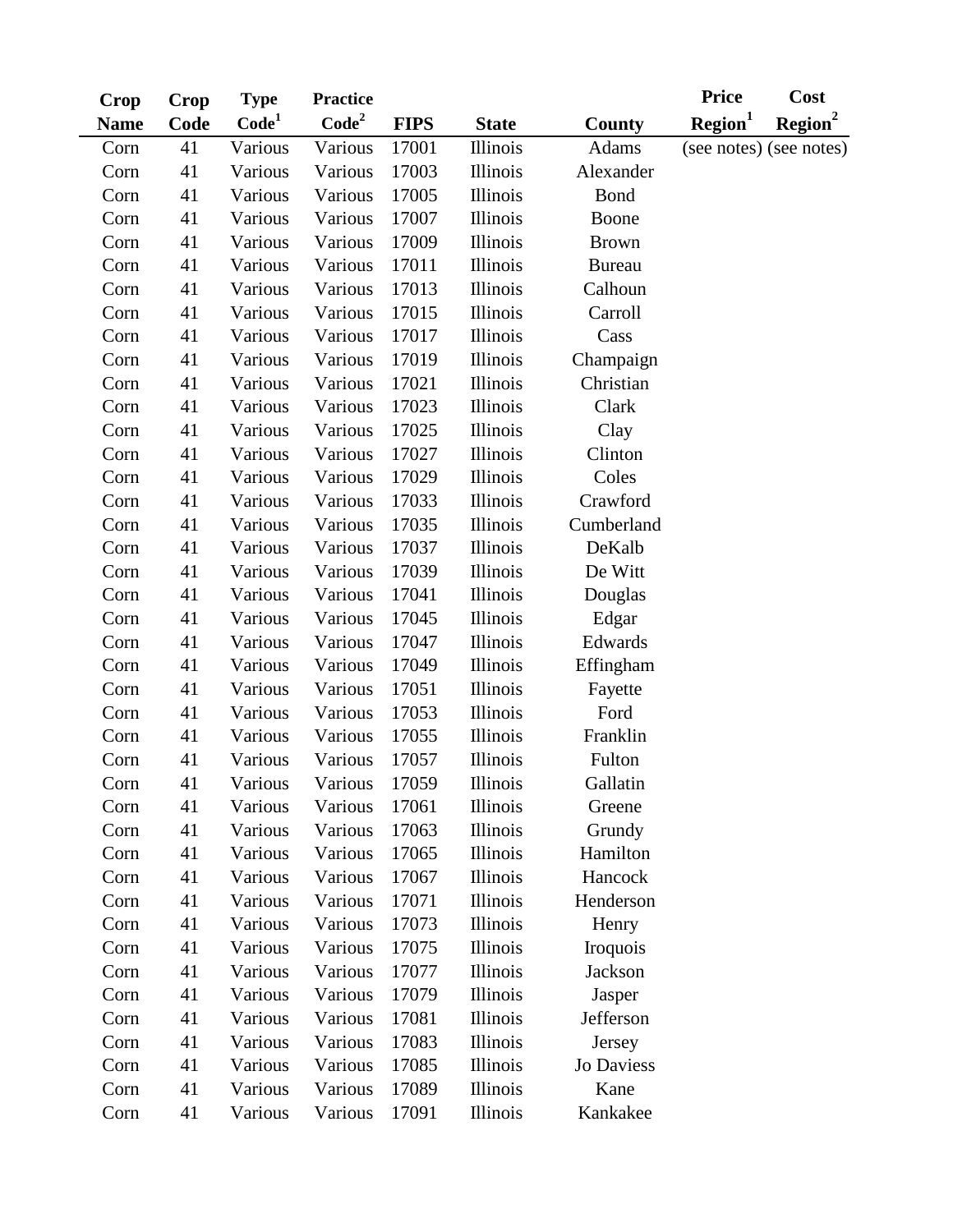| Corn | 41 | Various | Various | 17093 | <b>Illinois</b> | Kendall      |
|------|----|---------|---------|-------|-----------------|--------------|
| Corn | 41 | Various | Various | 17095 | Illinois        | Knox         |
| Corn | 41 | Various | Various | 17097 | <b>Illinois</b> | Lake         |
| Corn | 41 | Various | Various | 17099 | <b>Illinois</b> | LaSalle      |
| Corn | 41 | Various | Various | 17101 | <b>Illinois</b> | Lawrence     |
| Corn | 41 | Various | Various | 17103 | <b>Illinois</b> | Lee          |
| Corn | 41 | Various | Various | 17105 | <b>Illinois</b> | Livingston   |
| Corn | 41 | Various | Various | 17107 | <b>Illinois</b> | Logan        |
| Corn | 41 | Various | Various | 17109 | <b>Illinois</b> | McDonough    |
| Corn | 41 | Various | Various | 17111 | Illinois        | McHenry      |
| Corn | 41 | Various | Various | 17113 | Illinois        | McLean       |
| Corn | 41 | Various | Various | 17115 | <b>Illinois</b> | Macon        |
| Corn | 41 | Various | Various | 17117 | <b>Illinois</b> | Macoupin     |
| Corn | 41 | Various | Various | 17119 | Illinois        | Madison      |
| Corn | 41 | Various | Various | 17121 | <b>Illinois</b> | Marion       |
| Corn | 41 | Various | Various | 17123 | <b>Illinois</b> | Marshall     |
| Corn | 41 | Various | Various | 17125 | <b>Illinois</b> | Mason        |
| Corn | 41 | Various | Various | 17127 | <b>Illinois</b> | Massac       |
| Corn | 41 | Various | Various | 17129 | <b>Illinois</b> | Menard       |
| Corn | 41 | Various | Various | 17131 | <b>Illinois</b> | Mercer       |
| Corn | 41 | Various | Various | 17133 | Illinois        | Monroe       |
| Corn | 41 | Various | Various | 17135 | Illinois        | Montgomery   |
| Corn | 41 | Various | Various | 17137 | Illinois        | Morgan       |
| Corn | 41 | Various | Various | 17139 | <b>Illinois</b> | Moultrie     |
| Corn | 41 | Various | Various | 17141 | Illinois        | Ogle         |
| Corn | 41 | Various | Various | 17143 | Illinois        | Peoria       |
| Corn | 41 | Various | Various | 17145 | <b>Illinois</b> | Perry        |
| Corn | 41 | Various | Various | 17147 | <b>Illinois</b> | Piatt        |
| Corn | 41 | Various | Various | 17149 | Illinois        | Pike         |
| Corn | 41 | Various | Various | 17153 | Illinois        | Pulaski      |
| Corn | 41 | Various | Various | 17155 | <b>Illinois</b> | Putnam       |
| Corn | 41 | Various | Various | 17157 | Illinois        | Randolph     |
| Corn | 41 | Various | Various | 17159 | Illinois        | Richland     |
| Corn | 41 | Various | Various | 17161 | <b>Illinois</b> | Rock Island  |
| Corn | 41 | Various | Various | 17163 | <b>Illinois</b> | St. Clair    |
| Corn | 41 | Various | Various | 17165 | <b>Illinois</b> | Saline       |
| Corn | 41 | Various | Various | 17167 | <b>Illinois</b> | Sangamon     |
| Corn | 41 | Various | Various | 17169 | <b>Illinois</b> | Schuyler     |
| Corn | 41 | Various | Various | 17171 | <b>Illinois</b> | Scott        |
| Corn | 41 | Various | Various | 17173 | <b>Illinois</b> | Shelby       |
| Corn | 41 | Various | Various | 17175 | <b>Illinois</b> | <b>Stark</b> |
| Corn | 41 | Various | Various | 17177 | <b>Illinois</b> | Stephenson   |
| Corn | 41 | Various | Various | 17179 | <b>Illinois</b> | Tazewell     |
| Corn | 41 | Various | Various | 17181 | <b>Illinois</b> | Union        |
| Corn | 41 | Various | Various | 17183 | Illinois        | Vermilion    |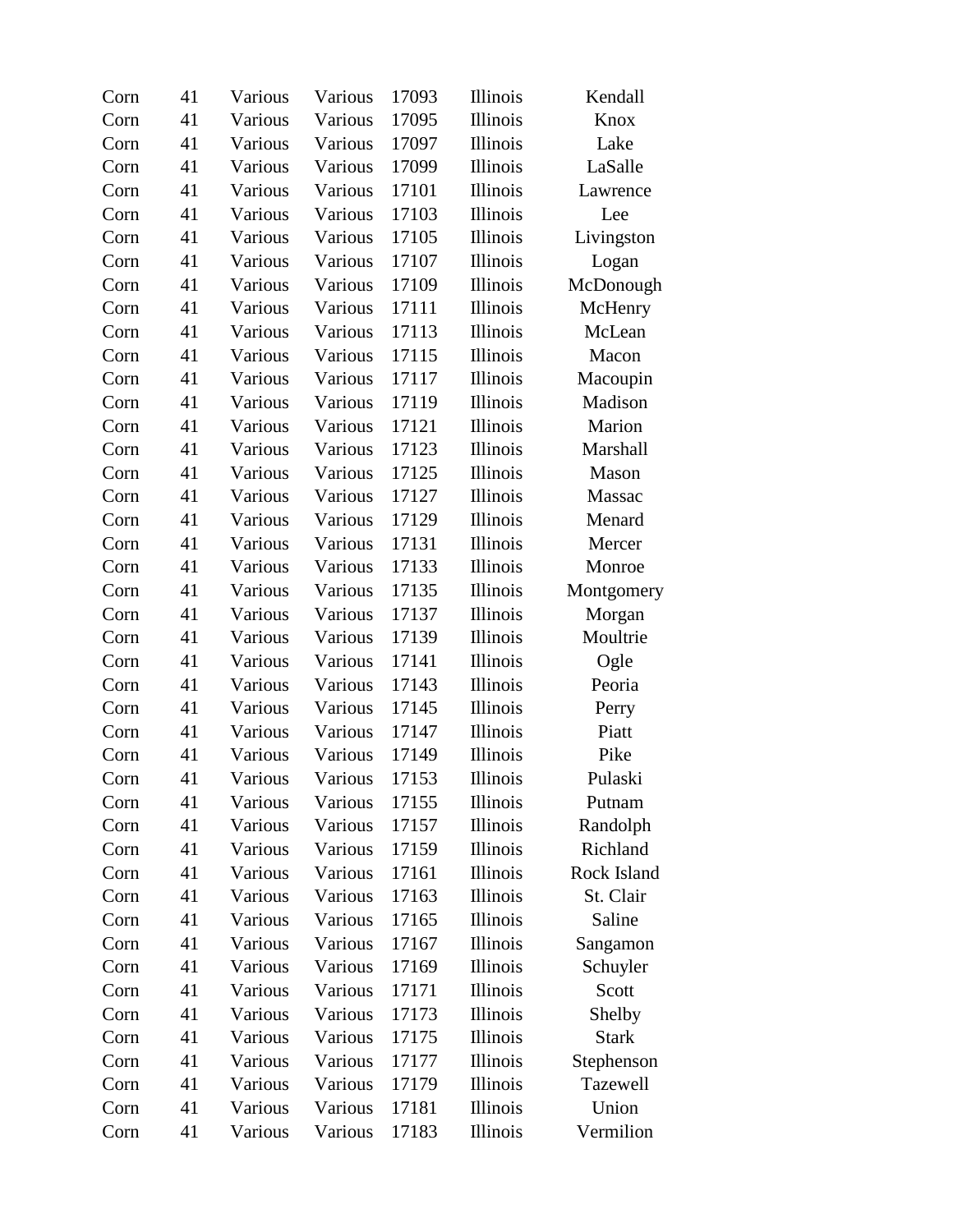| Corn | 41 | Various | Various | 17185 | <b>Illinois</b> | Wabash      |
|------|----|---------|---------|-------|-----------------|-------------|
| Corn | 41 | Various | Various | 17187 | Illinois        | Warren      |
| Corn | 41 | Various | Various | 17189 | <b>Illinois</b> | Washington  |
| Corn | 41 | Various | Various | 17191 | <b>Illinois</b> | Wayne       |
| Corn | 41 | Various | Various | 17193 | <b>Illinois</b> | White       |
| Corn | 41 | Various | Various | 17195 | Illinois        | Whiteside   |
| Corn | 41 | Various | Various | 17197 | <b>Illinois</b> | Will        |
| Corn | 41 | Various | Various | 17199 | <b>Illinois</b> | Williamson  |
| Corn | 41 | Various | Various | 17201 | <b>Illinois</b> | Winnebago   |
| Corn | 41 | Various | Various | 17203 | Illinois        | Woodford    |
| Corn | 41 | Various | Various | 18001 | Indiana         | Adams       |
| Corn | 41 | Various | Various | 18003 | Indiana         | Allen       |
| Corn | 41 | Various | Various | 18005 | Indiana         | Bartholomew |
| Corn | 41 | Various | Various | 18007 | Indiana         | Benton      |
| Corn | 41 | Various | Various | 18009 | Indiana         | Blackford   |
| Corn | 41 | Various | Various | 18011 | Indiana         | Boone       |
| Corn | 41 | Various | Various | 18015 | Indiana         | Carroll     |
| Corn | 41 | Various | Various | 18017 | Indiana         | Cass        |
| Corn | 41 | Various | Various | 18019 | Indiana         | Clark       |
| Corn | 41 | Various | Various | 18021 | Indiana         | Clay        |
| Corn | 41 | Various | Various | 18023 | Indiana         | Clinton     |
| Corn | 41 | Various | Various | 18027 | Indiana         | Daviess     |
| Corn | 41 | Various | Various | 18029 | Indiana         | Dearborn    |
| Corn | 41 | Various | Various | 18031 | Indiana         | Decatur     |
| Corn | 41 | Various | Various | 18033 | Indiana         | DeKalb      |
| Corn | 41 | Various | Various | 18035 | Indiana         | Delaware    |
| Corn | 41 | Various | Various | 18037 | Indiana         | Dubois      |
| Corn | 41 | Various | Various | 18039 | Indiana         | Elkhart     |
| Corn | 41 | Various | Various | 18041 | Indiana         | Fayette     |
| Corn | 41 | Various | Various | 18045 | Indiana         | Fountain    |
| Corn | 41 | Various | Various | 18047 | Indiana         | Franklin    |
| Corn | 41 | Various | Various | 18049 | Indiana         | Fulton      |
| Corn | 41 | Various | Various | 18051 | Indiana         | Gibson      |
| Corn | 41 | Various | Various | 18053 | Indiana         | Grant       |
| Corn | 41 | Various | Various | 18055 | Indiana         | Greene      |
| Corn | 41 | Various | Various | 18057 | Indiana         | Hamilton    |
| Corn | 41 | Various | Various | 18059 | Indiana         | Hancock     |
| Corn | 41 | Various | Various | 18061 | Indiana         | Harrison    |
| Corn | 41 | Various | Various | 18063 | Indiana         | Hendricks   |
| Corn | 41 | Various | Various | 18065 | Indiana         | Henry       |
| Corn | 41 | Various | Various | 18067 | Indiana         | Howard      |
| Corn | 41 | Various | Various | 18069 | Indiana         | Huntington  |
| Corn | 41 | Various | Various | 18071 | Indiana         | Jackson     |
| Corn | 41 | Various | Various | 18073 | Indiana         | Jasper      |
| Corn | 41 | Various | Various | 18075 | Indiana         | Jay         |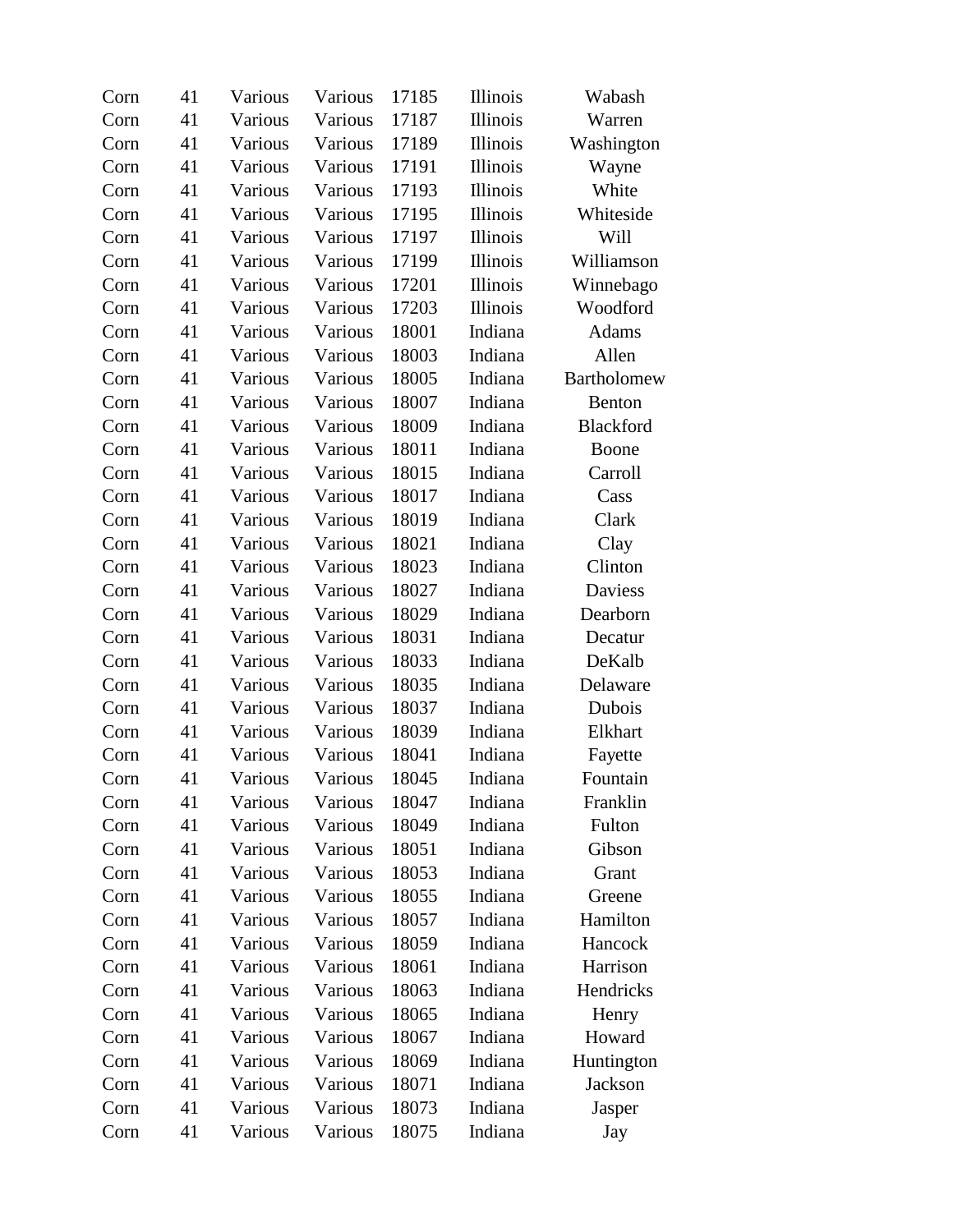| Corn | 41 | Various | Various | 18077 | Indiana | Jefferson       |
|------|----|---------|---------|-------|---------|-----------------|
| Corn | 41 | Various | Various | 18079 | Indiana | <b>Jennings</b> |
| Corn | 41 | Various | Various | 18081 | Indiana | Johnson         |
| Corn | 41 | Various | Various | 18083 | Indiana | Knox            |
| Corn | 41 | Various | Various | 18085 | Indiana | Kosciusko       |
| Corn | 41 | Various | Various | 18087 | Indiana | LaGrange        |
| Corn | 41 | Various | Various | 18089 | Indiana | Lake            |
| Corn | 41 | Various | Various | 18091 | Indiana | LaPorte         |
| Corn | 41 | Various | Various | 18093 | Indiana | Lawrence        |
| Corn | 41 | Various | Various | 18095 | Indiana | Madison         |
| Corn | 41 | Various | Various | 18099 | Indiana | Marshall        |
| Corn | 41 | Various | Various | 18101 | Indiana | Martin          |
| Corn | 41 | Various | Various | 18103 | Indiana | Miami           |
| Corn | 41 | Various | Various | 18107 | Indiana | Montgomery      |
| Corn | 41 | Various | Various | 18109 | Indiana | Morgan          |
| Corn | 41 | Various | Various | 18111 | Indiana | Newton          |
| Corn | 41 | Various | Various | 18113 | Indiana | Noble           |
| Corn | 41 | Various | Various | 18117 | Indiana | Orange          |
| Corn | 41 | Various | Various | 18119 | Indiana | Owen            |
| Corn | 41 | Various | Various | 18121 | Indiana | Parke           |
| Corn | 41 | Various | Various | 18123 | Indiana | Perry           |
| Corn | 41 | Various | Various | 18125 | Indiana | Pike            |
| Corn | 41 | Various | Various | 18127 | Indiana | Porter          |
| Corn | 41 | Various | Various | 18129 | Indiana | Posey           |
| Corn | 41 | Various | Various | 18131 | Indiana | Pulaski         |
| Corn | 41 | Various | Various | 18133 | Indiana | Putnam          |
| Corn | 41 | Various | Various | 18135 | Indiana | Randolph        |
| Corn | 41 | Various | Various | 18137 | Indiana | Ripley          |
| Corn | 41 | Various | Various | 18139 | Indiana | Rush            |
| Corn | 41 | Various | Various | 18141 | Indiana | St. Joseph      |
| Corn | 41 | Various | Various | 18143 | Indiana | Scott           |
| Corn | 41 | Various | Various | 18145 | Indiana | Shelby          |
| Corn | 41 | Various | Various | 18147 | Indiana | Spencer         |
| Corn | 41 | Various | Various | 18149 | Indiana | <b>Starke</b>   |
| Corn | 41 | Various | Various | 18151 | Indiana | Steuben         |
| Corn | 41 | Various | Various | 18153 | Indiana | Sullivan        |
| Corn | 41 | Various | Various | 18157 | Indiana | Tippecanoe      |
| Corn | 41 | Various | Various | 18159 | Indiana | Tipton          |
| Corn | 41 | Various | Various | 18161 | Indiana | Union           |
| Corn | 41 | Various | Various | 18163 | Indiana | Vanderburgh     |
| Corn | 41 | Various | Various | 18165 | Indiana | Vermillion      |
| Corn | 41 | Various | Various | 18167 | Indiana | Vigo            |
| Corn | 41 | Various | Various | 18169 | Indiana | Wabash          |
| Corn | 41 | Various | Various | 18171 | Indiana | Warren          |
| Corn | 41 | Various | Various | 18173 | Indiana | Warrick         |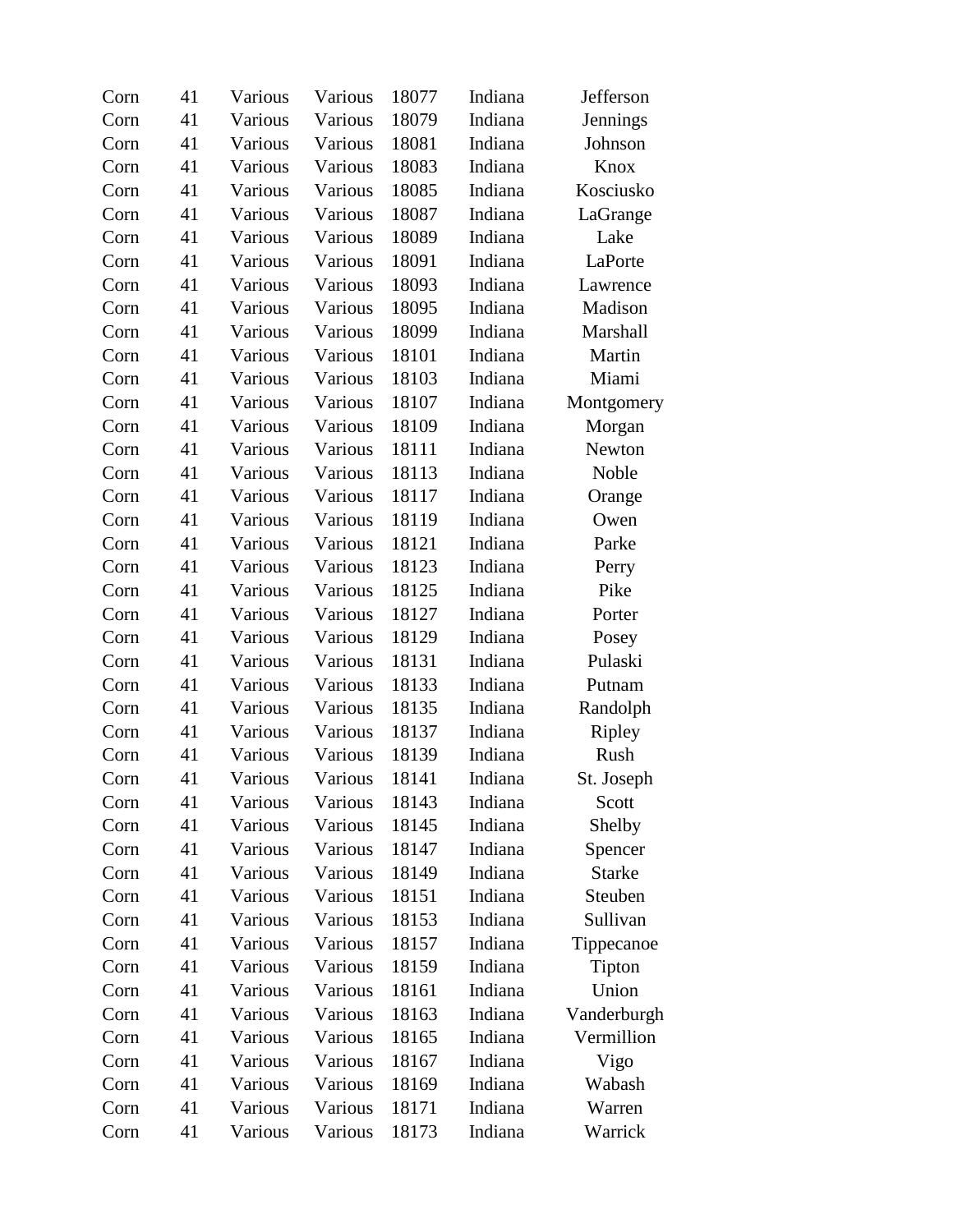| Corn | 41 | Various | Various | 18175 | Indiana | Washington         |
|------|----|---------|---------|-------|---------|--------------------|
| Corn | 41 | Various | Various | 18177 | Indiana | Wayne              |
| Corn | 41 | Various | Various | 18179 | Indiana | Wells              |
| Corn | 41 | Various | Various | 18181 | Indiana | White              |
| Corn | 41 | Various | Various | 18183 | Indiana | Whitley            |
| Corn | 41 | Various | Various | 19001 | Iowa    | Adair              |
| Corn | 41 | Various | Various | 19003 | Iowa    | <b>Adams</b>       |
| Corn | 41 | Various | Various | 19005 | Iowa    | Allamakee          |
| Corn | 41 | Various | Various | 19007 | Iowa    | Appanoose          |
| Corn | 41 | Various | Various | 19009 | Iowa    | Audubon            |
| Corn | 41 | Various | Various | 19011 | Iowa    | <b>Benton</b>      |
| Corn | 41 | Various | Various | 19013 | Iowa    | <b>Black Hawk</b>  |
| Corn | 41 | Various | Various | 19015 | Iowa    | Boone              |
| Corn | 41 | Various | Various | 19017 | Iowa    | <b>Bremer</b>      |
| Corn | 41 | Various | Various | 19019 | Iowa    | Buchanan           |
| Corn | 41 | Various | Various | 19021 | Iowa    | <b>Buena Vista</b> |
| Corn | 41 | Various | Various | 19023 | Iowa    | <b>Butler</b>      |
| Corn | 41 | Various | Various | 19025 | Iowa    | Calhoun            |
| Corn | 41 | Various | Various | 19027 | Iowa    | Carroll            |
| Corn | 41 | Various | Various | 19029 | Iowa    | Cass               |
| Corn | 41 | Various | Various | 19031 | Iowa    | Cedar              |
| Corn | 41 | Various | Various | 19033 | Iowa    | Cerro Gordo        |
| Corn | 41 | Various | Various | 19035 | Iowa    | Cherokee           |
| Corn | 41 | Various | Various | 19037 | Iowa    | Chickasaw          |
| Corn | 41 | Various | Various | 19039 | Iowa    | Clarke             |
| Corn | 41 | Various | Various | 19041 | Iowa    | Clay               |
| Corn | 41 | Various | Various | 19043 | Iowa    | Clayton            |
| Corn | 41 | Various | Various | 19045 | Iowa    | Clinton            |
| Corn | 41 | Various | Various | 19047 | Iowa    | Crawford           |
| Corn | 41 | Various | Various | 19049 | Iowa    | Dallas             |
| Corn | 41 | Various | Various | 19051 | Iowa    | Davis              |
| Corn | 41 | Various | Various | 19053 | Iowa    | Decatur            |
| Corn | 41 | Various | Various | 19055 | Iowa    | Delaware           |
| Corn | 41 | Various | Various | 19057 | Iowa    | Des Moines         |
| Corn | 41 | Various | Various | 19059 | Iowa    | Dickinson          |
| Corn | 41 | Various | Various | 19061 | Iowa    | Dubuque            |
| Corn | 41 | Various | Various | 19063 | Iowa    | Emmet              |
| Corn | 41 | Various | Various | 19065 | Iowa    | Fayette            |
| Corn | 41 | Various | Various | 19067 | Iowa    | Floyd              |
| Corn | 41 | Various | Various | 19069 | Iowa    | Franklin           |
| Corn | 41 | Various | Various | 19071 | Iowa    | Fremont            |
| Corn | 41 | Various | Various | 19073 | Iowa    | Greene             |
| Corn | 41 | Various | Various | 19075 | Iowa    | Grundy             |
| Corn | 41 | Various | Various | 19077 | Iowa    | Guthrie            |
| Corn | 41 | Various | Various | 19079 | Iowa    | Hamilton           |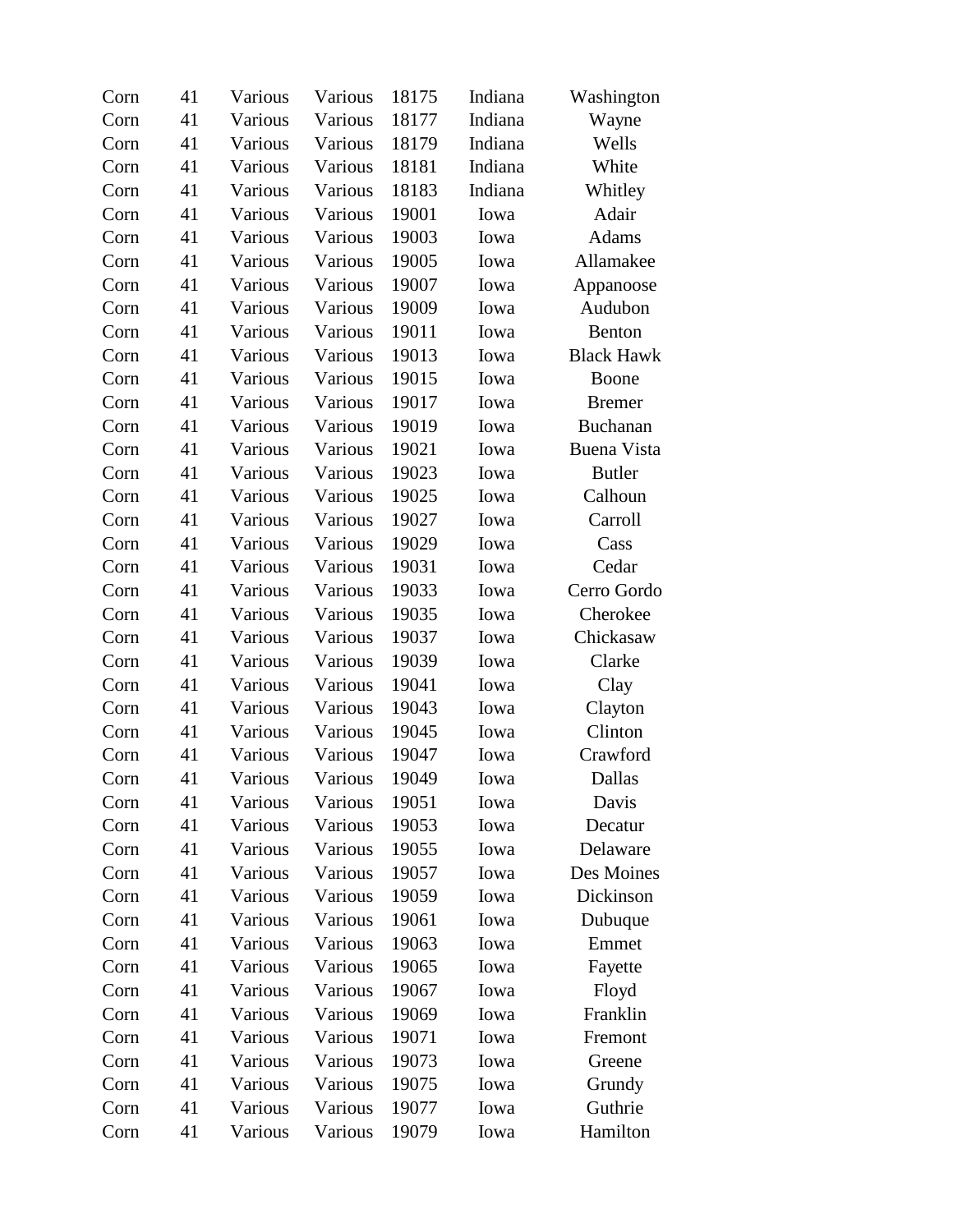| Corn | 41 | Various | Various | 19081 | Iowa | Hancock       |
|------|----|---------|---------|-------|------|---------------|
| Corn | 41 | Various | Various | 19083 | Iowa | Hardin        |
| Corn | 41 | Various | Various | 19085 | Iowa | Harrison      |
| Corn | 41 | Various | Various | 19087 | Iowa | Henry         |
| Corn | 41 | Various | Various | 19089 | Iowa | Howard        |
| Corn | 41 | Various | Various | 19091 | Iowa | Humboldt      |
| Corn | 41 | Various | Various | 19093 | Iowa | Ida           |
| Corn | 41 | Various | Various | 19095 | Iowa | Iowa          |
| Corn | 41 | Various | Various | 19097 | Iowa | Jackson       |
| Corn | 41 | Various | Various | 19099 | Iowa | Jasper        |
| Corn | 41 | Various | Various | 19101 | Iowa | Jefferson     |
| Corn | 41 | Various | Various | 19103 | Iowa | Johnson       |
| Corn | 41 | Various | Various | 19105 | Iowa | Jones         |
| Corn | 41 | Various | Various | 19107 | Iowa | Keokuk        |
| Corn | 41 | Various | Various | 19109 | Iowa | Kossuth       |
| Corn | 41 | Various | Various | 19111 | Iowa | Lee           |
| Corn | 41 | Various | Various | 19113 | Iowa | Linn          |
| Corn | 41 | Various | Various | 19115 | Iowa | Louisa        |
| Corn | 41 | Various | Various | 19117 | Iowa | Lucas         |
| Corn | 41 | Various | Various | 19119 | Iowa | Lyon          |
| Corn | 41 | Various | Various | 19121 | Iowa | Madison       |
| Corn | 41 | Various | Various | 19123 | Iowa | Mahaska       |
| Corn | 41 | Various | Various | 19125 | Iowa | Marion        |
| Corn | 41 | Various | Various | 19127 | Iowa | Marshall      |
| Corn | 41 | Various | Various | 19129 | Iowa | Mills         |
| Corn | 41 | Various | Various | 19131 | Iowa | Mitchell      |
| Corn | 41 | Various | Various | 19133 | Iowa | Monona        |
| Corn | 41 | Various | Various | 19135 | Iowa | Monroe        |
| Corn | 41 | Various | Various | 19137 | Iowa | Montgomery    |
| Corn | 41 | Various | Various | 19139 | Iowa | Muscatine     |
| Corn | 41 | Various | Various | 19141 | Iowa | O'Brien       |
| Corn | 41 | Various | Various | 19143 | Iowa | Osceola       |
| Corn | 41 | Various | Various | 19145 | Iowa | Page          |
| Corn | 41 | Various | Various | 19147 | Iowa | Palo Alto     |
| Corn | 41 | Various | Various | 19149 | Iowa | Plymouth      |
| Corn | 41 | Various | Various | 19151 | Iowa | Pocahontas    |
| Corn | 41 | Various | Various | 19153 | Iowa | Polk          |
| Corn | 41 | Various | Various | 19155 | Iowa | Pottawattamie |
| Corn | 41 | Various | Various | 19157 | Iowa | Poweshiek     |
| Corn | 41 | Various | Various | 19159 | Iowa | Ringgold      |
| Corn | 41 | Various | Various | 19161 | Iowa | Sac           |
| Corn | 41 | Various | Various | 19163 | Iowa | Scott         |
| Corn | 41 | Various | Various | 19165 | Iowa | Shelby        |
| Corn | 41 | Various | Various | 19167 | Iowa | Sioux         |
| Corn | 41 | Various | Various | 19169 | Iowa | <b>Story</b>  |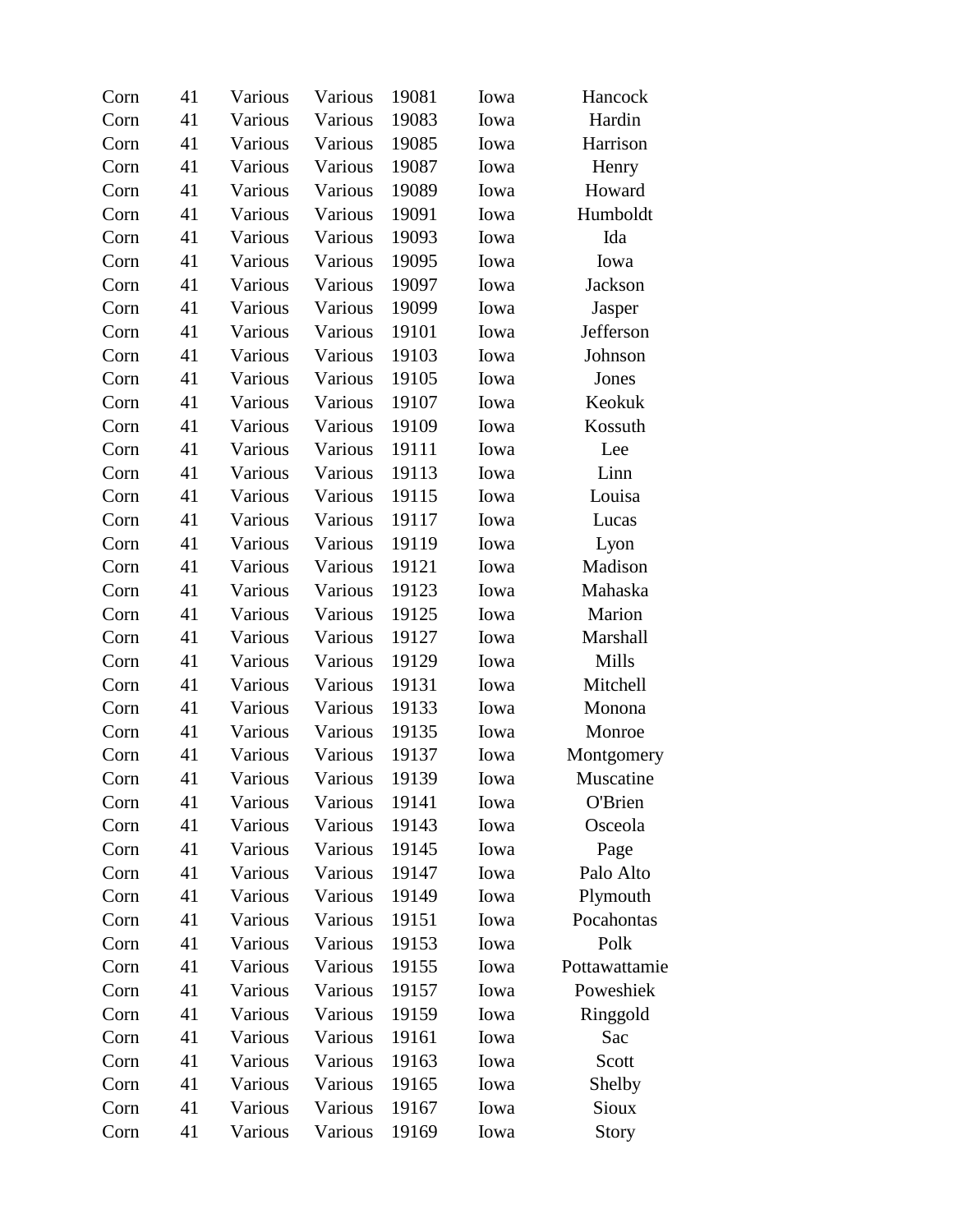| Corn | 41 | Various | Various | 19171 | Iowa   | Tama          |
|------|----|---------|---------|-------|--------|---------------|
| Corn | 41 | Various | Various | 19173 | Iowa   | Taylor        |
| Corn | 41 | Various | Various | 19175 | Iowa   | Union         |
| Corn | 41 | Various | Various | 19177 | Iowa   | Van Buren     |
| Corn | 41 | Various | Various | 19179 | Iowa   | Wapello       |
| Corn | 41 | Various | Various | 19181 | Iowa   | Warren        |
| Corn | 41 | Various | Various | 19183 | Iowa   | Washington    |
| Corn | 41 | Various | Various | 19185 | Iowa   | Wayne         |
| Corn | 41 | Various | Various | 19187 | Iowa   | Webster       |
| Corn | 41 | Various | Various | 19189 | Iowa   | Winnebago     |
| Corn | 41 | Various | Various | 19191 | Iowa   | Winneshiek    |
| Corn | 41 | Various | Various | 19193 | Iowa   | Woodbury      |
| Corn | 41 | Various | Various | 19195 | Iowa   | Worth         |
| Corn | 41 | Various | Various | 19197 | Iowa   | Wright        |
| Corn | 41 | Various | Various | 20001 | Kansas | Allen         |
| Corn | 41 | Various | Various | 20003 | Kansas | Anderson      |
| Corn | 41 | Various | Various | 20005 | Kansas | Atchison      |
| Corn | 41 | Various | Various | 20009 | Kansas | <b>Barton</b> |
| Corn | 41 | Various | Various | 20011 | Kansas | Bourbon       |
| Corn | 41 | Various | Various | 20013 | Kansas | <b>Brown</b>  |
| Corn | 41 | Various | Various | 20015 | Kansas | <b>Butler</b> |
| Corn | 41 | Various | Various | 20021 | Kansas | Cherokee      |
| Corn | 41 | Various | Various | 20023 | Kansas | Cheyenne      |
| Corn | 41 | Various | Various | 20029 | Kansas | Cloud         |
| Corn | 41 | Various | Various | 20031 | Kansas | Coffey        |
| Corn | 41 | Various | Various | 20035 | Kansas | Cowley        |
| Corn | 41 | Various | Various | 20037 | Kansas | Crawford      |
| Corn | 41 | Various | Various | 20041 | Kansas | Dickinson     |
| Corn | 41 | Various | Various | 20043 | Kansas | Doniphan      |
| Corn | 41 | Various | Various | 20045 | Kansas | Douglas       |
| Corn | 41 | Various | Various | 20047 | Kansas | Edwards       |
| Corn | 41 | Various | Various | 20055 | Kansas | Finney        |
| Corn | 41 | Various | Various | 20057 | Kansas | Ford          |
| Corn | 41 | Various | Various | 20059 | Kansas | Franklin      |
| Corn | 41 | Various | Various | 20067 | Kansas | Grant         |
| Corn | 41 | Various | Various | 20069 | Kansas | Gray          |
| Corn | 41 | Various | Various | 20071 | Kansas | Greeley       |
| Corn | 41 | Various | Various | 20073 | Kansas | Greenwood     |
| Corn | 41 | Various | Various | 20075 | Kansas | Hamilton      |
| Corn | 41 | Various | Various | 20079 | Kansas | Harvey        |
| Corn | 41 | Various | Various | 20081 | Kansas | Haskell       |
| Corn | 41 | Various | Various | 20085 | Kansas | Jackson       |
| Corn | 41 | Various | Various | 20087 | Kansas | Jefferson     |
| Corn | 41 | Various | Various | 20089 | Kansas | Jewell        |
| Corn | 41 | Various | Various | 20093 | Kansas | Kearny        |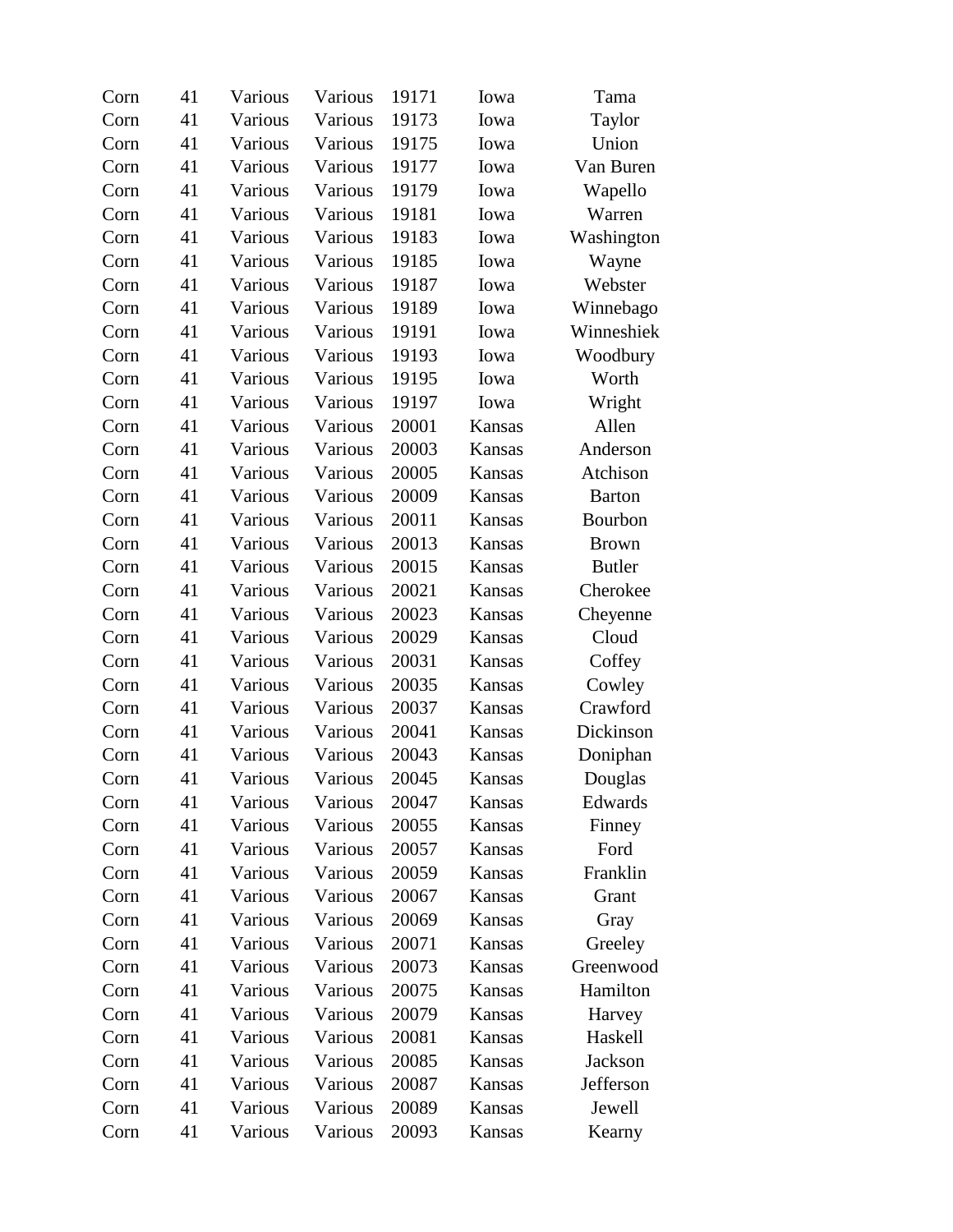| Corn | 41 | Various | Various | 20097 | Kansas   | Kiowa          |
|------|----|---------|---------|-------|----------|----------------|
| Corn | 41 | Various | Various | 20099 | Kansas   | Labette        |
| Corn | 41 | Various | Various | 20101 | Kansas   | Lane           |
| Corn | 41 | Various | Various | 20107 | Kansas   | Linn           |
| Corn | 41 | Various | Various | 20111 | Kansas   | Lyon           |
| Corn | 41 | Various | Various | 20113 | Kansas   | McPherson      |
| Corn | 41 | Various | Various | 20115 | Kansas   | Marion         |
| Corn | 41 | Various | Various | 20117 | Kansas   | Marshall       |
| Corn | 41 | Various | Various | 20119 | Kansas   | Meade          |
| Corn | 41 | Various | Various | 20121 | Kansas   | Miami          |
| Corn | 41 | Various | Various | 20123 | Kansas   | Mitchell       |
| Corn | 41 | Various | Various | 20125 | Kansas   | Montgomery     |
| Corn | 41 | Various | Various | 20127 | Kansas   | Morris         |
| Corn | 41 | Various | Various | 20129 | Kansas   | Morton         |
| Corn | 41 | Various | Various | 20131 | Kansas   | Nemaha         |
| Corn | 41 | Various | Various | 20133 | Kansas   | Neosho         |
| Corn | 41 | Various | Various | 20139 | Kansas   | Osage          |
| Corn | 41 | Various | Various | 20141 | Kansas   | Osborne        |
| Corn | 41 | Various | Various | 20145 | Kansas   | Pawnee         |
| Corn | 41 | Various | Various | 20147 | Kansas   | Phillips       |
| Corn | 41 | Various | Various | 20149 | Kansas   | Pottawatomie   |
| Corn | 41 | Various | Various | 20151 | Kansas   | Pratt          |
| Corn | 41 | Various | Various | 20155 | Kansas   | Reno           |
| Corn | 41 | Various | Various | 20157 | Kansas   | Republic       |
| Corn | 41 | Various | Various | 20159 | Kansas   | Rice           |
| Corn | 41 | Various | Various | 20161 | Kansas   | Riley          |
| Corn | 41 | Various | Various | 20171 | Kansas   | Scott          |
| Corn | 41 | Various | Various | 20173 | Kansas   | Sedgwick       |
| Corn | 41 | Various | Various | 20175 | Kansas   | Seward         |
| Corn | 41 | Various | Various | 20177 | Kansas   | Shawnee        |
| Corn | 41 | Various | Various | 20179 | Kansas   | Sheridan       |
| Corn | 41 | Various | Various | 20181 | Kansas   | Sherman        |
| Corn | 41 | Various | Various | 20183 | Kansas   | Smith          |
| Corn | 41 | Various | Various | 20185 | Kansas   | Stafford       |
| Corn | 41 | Various | Various | 20187 | Kansas   | <b>Stanton</b> |
| Corn | 41 | Various | Various | 20189 | Kansas   | <b>Stevens</b> |
| Corn | 41 | Various | Various | 20191 | Kansas   | Sumner         |
| Corn | 41 | Various | Various | 20193 | Kansas   | Thomas         |
| Corn | 41 | Various | Various | 20197 | Kansas   | Wabaunsee      |
| Corn | 41 | Various | Various | 20199 | Kansas   | Wallace        |
| Corn | 41 | Various | Various | 20201 | Kansas   | Washington     |
| Corn | 41 | Various | Various | 20203 | Kansas   | Wichita        |
| Corn | 41 | Various | Various | 20205 | Kansas   | Wilson         |
| Corn | 41 | Various | Various | 20207 | Kansas   | Woodson        |
| Corn | 41 | Various | Various | 26005 | Michigan | Allegan        |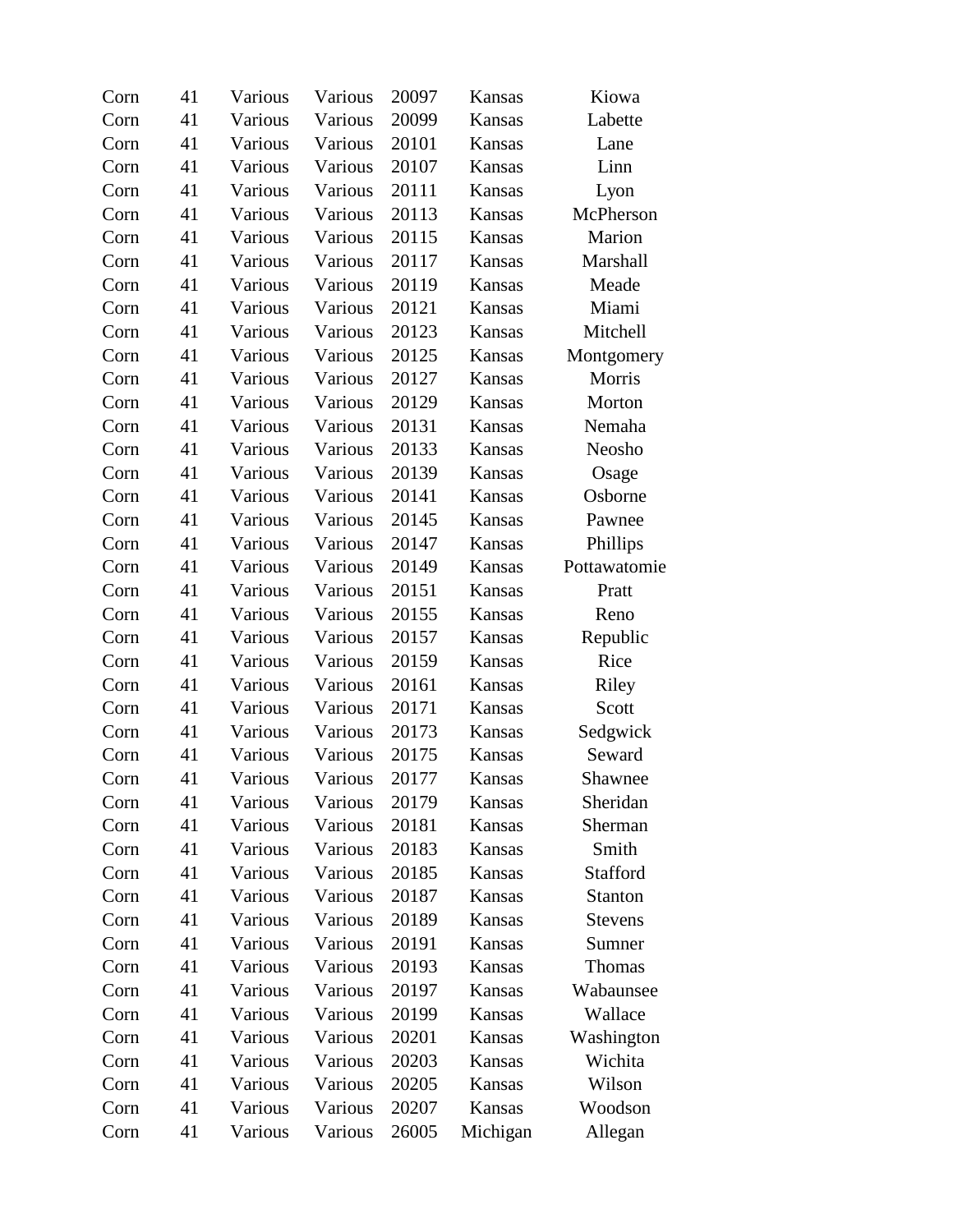| Corn | 41 | Various | Various | 26011 | Michigan  | Arenac           |
|------|----|---------|---------|-------|-----------|------------------|
| Corn | 41 | Various | Various | 26015 | Michigan  | <b>Barry</b>     |
| Corn | 41 | Various | Various | 26017 | Michigan  | Bay              |
| Corn | 41 | Various | Various | 26021 | Michigan  | Berrien          |
| Corn | 41 | Various | Various | 26023 | Michigan  | <b>Branch</b>    |
| Corn | 41 | Various | Various | 26025 | Michigan  | Calhoun          |
| Corn | 41 | Various | Various | 26027 | Michigan  | Cass             |
| Corn | 41 | Various | Various | 26037 | Michigan  | Clinton          |
| Corn | 41 | Various | Various | 26045 | Michigan  | Eaton            |
| Corn | 41 | Various | Various | 26049 | Michigan  | Genesee          |
| Corn | 41 | Various | Various | 26057 | Michigan  | Gratiot          |
| Corn | 41 | Various | Various | 26059 | Michigan  | Hillsdale        |
| Corn | 41 | Various | Various | 26063 | Michigan  | Huron            |
| Corn | 41 | Various | Various | 26065 | Michigan  | Ingham           |
| Corn | 41 | Various | Various | 26067 | Michigan  | Ionia            |
| Corn | 41 | Various | Various | 26073 | Michigan  | Isabella         |
| Corn | 41 | Various | Various | 26075 | Michigan  | Jackson          |
| Corn | 41 | Various | Various | 26077 | Michigan  | Kalamazoo        |
| Corn | 41 | Various | Various | 26081 | Michigan  | Kent             |
| Corn | 41 | Various | Various | 26087 | Michigan  | Lapeer           |
| Corn | 41 | Various | Various | 26091 | Michigan  | Lenawee          |
| Corn | 41 | Various | Various | 26093 | Michigan  | Livingston       |
| Corn | 41 | Various | Various | 26099 | Michigan  | Macomb           |
| Corn | 41 | Various | Various | 26105 | Michigan  | Mason            |
| Corn | 41 | Various | Various | 26107 | Michigan  | Mecosta          |
| Corn | 41 | Various | Various | 26111 | Michigan  | Midland          |
| Corn | 41 | Various | Various | 26115 | Michigan  | Monroe           |
| Corn | 41 | Various | Various | 26117 | Michigan  | Montcalm         |
| Corn | 41 | Various | Various | 26121 | Michigan  | Muskegon         |
| Corn | 41 | Various | Various | 26123 | Michigan  | Newaygo          |
| Corn | 41 | Various | Various | 26127 | Michigan  | Oceana           |
| Corn | 41 | Various | Various | 26129 | Michigan  | Ogemaw           |
| Corn | 41 | Various | Various | 26139 | Michigan  | Ottawa           |
| Corn | 41 | Various | Various | 26145 | Michigan  | Saginaw          |
| Corn | 41 | Various | Various | 26147 | Michigan  | St. Clair        |
| Corn | 41 | Various | Various | 26149 | Michigan  | St. Joseph       |
| Corn | 41 | Various | Various | 26151 | Michigan  | Sanilac          |
| Corn | 41 | Various | Various | 26155 | Michigan  | Shiawassee       |
| Corn | 41 | Various | Various | 26157 | Michigan  | Tuscola          |
| Corn | 41 | Various | Various | 26159 | Michigan  | Van Buren        |
| Corn | 41 | Various | Various | 26161 | Michigan  | Washtenaw        |
| Corn | 41 | Various | Various | 27003 | Minnesota | Anoka            |
| Corn | 41 | Various | Various | 27005 | Minnesota | Becker           |
| Corn | 41 | Various | Various | 27009 | Minnesota | Benton           |
| Corn | 41 | Various | Various | 27011 | Minnesota | <b>Big Stone</b> |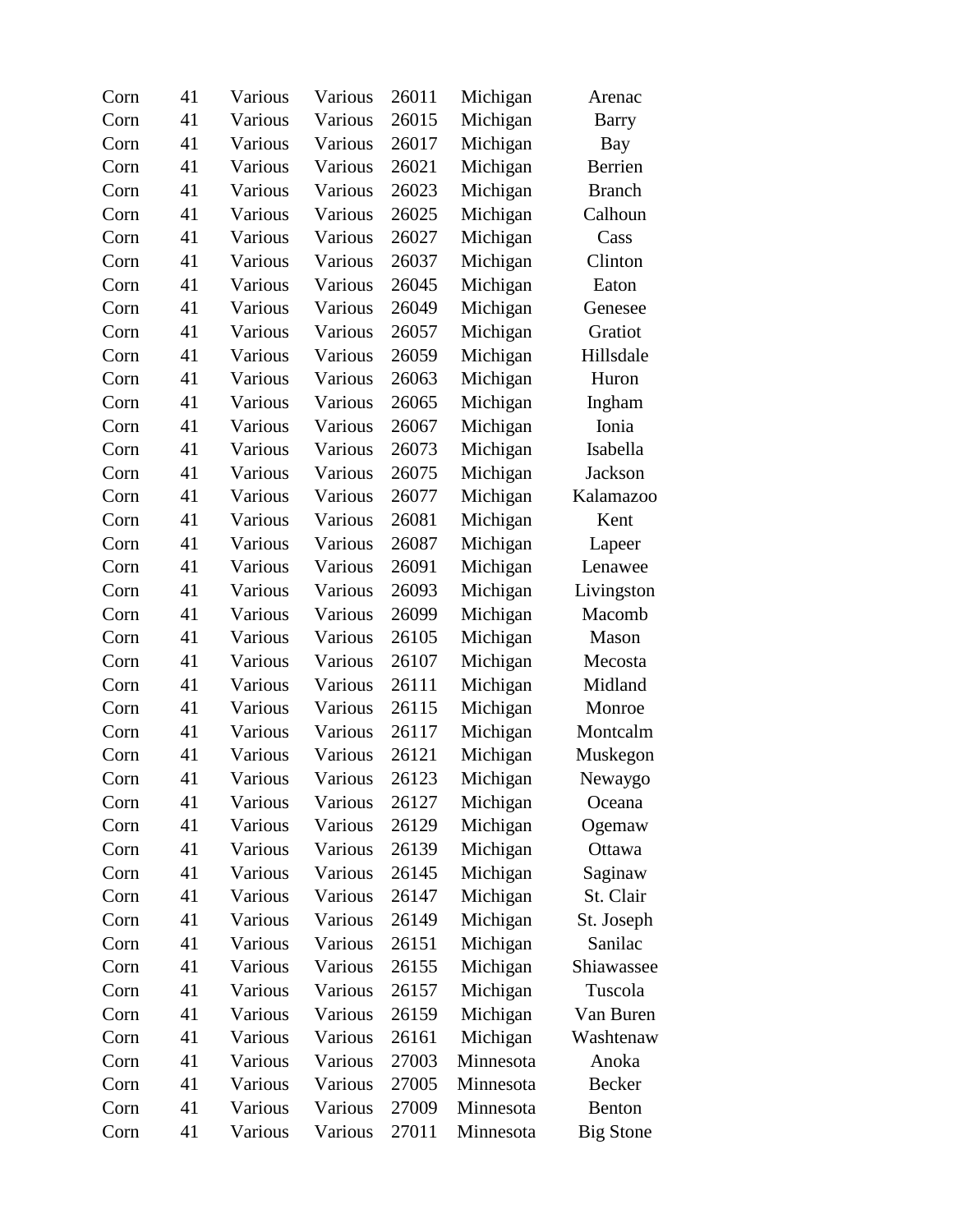| Corn | 41 | Various | Various | 27013 | Minnesota | <b>Blue Earth</b> |
|------|----|---------|---------|-------|-----------|-------------------|
| Corn | 41 | Various | Various | 27015 | Minnesota | <b>Brown</b>      |
| Corn | 41 | Various | Various | 27019 | Minnesota | Carver            |
| Corn | 41 | Various | Various | 27023 | Minnesota | Chippewa          |
| Corn | 41 | Various | Various | 27025 | Minnesota | Chisago           |
| Corn | 41 | Various | Various | 27027 | Minnesota | Clay              |
| Corn | 41 | Various | Various | 27033 | Minnesota | Cottonwood        |
| Corn | 41 | Various | Various | 27037 | Minnesota | Dakota            |
| Corn | 41 | Various | Various | 27039 | Minnesota | Dodge             |
| Corn | 41 | Various | Various | 27041 | Minnesota | Douglas           |
| Corn | 41 | Various | Various | 27043 | Minnesota | Faribault         |
| Corn | 41 | Various | Various | 27045 | Minnesota | Fillmore          |
| Corn | 41 | Various | Various | 27047 | Minnesota | Freeborn          |
| Corn | 41 | Various | Various | 27049 | Minnesota | Goodhue           |
| Corn | 41 | Various | Various | 27051 | Minnesota | Grant             |
| Corn | 41 | Various | Various | 27053 | Minnesota | Hennepin          |
| Corn | 41 | Various | Various | 27055 | Minnesota | Houston           |
| Corn | 41 | Various | Various | 27059 | Minnesota | Isanti            |
| Corn | 41 | Various | Various | 27063 | Minnesota | Jackson           |
| Corn | 41 | Various | Various | 27065 | Minnesota | Kanabec           |
| Corn | 41 | Various | Various | 27067 | Minnesota | Kandiyohi         |
| Corn | 41 | Various | Various | 27073 | Minnesota | Lac qui Parle     |
| Corn | 41 | Various | Various | 27079 | Minnesota | Le Sueur          |
| Corn | 41 | Various | Various | 27081 | Minnesota | Lincoln           |
| Corn | 41 | Various | Various | 27083 | Minnesota | Lyon              |
| Corn | 41 | Various | Various | 27085 | Minnesota | McLeod            |
| Corn | 41 | Various | Various | 27087 | Minnesota | Mahnomen          |
| Corn | 41 | Various | Various | 27089 | Minnesota | Marshall          |
| Corn | 41 | Various | Various | 27091 | Minnesota | Martin            |
| Corn | 41 | Various | Various | 27093 | Minnesota | Meeker            |
| Corn | 41 | Various | Various | 27095 | Minnesota | Mille Lacs        |
| Corn | 41 | Various | Various | 27097 | Minnesota | Morrison          |
| Corn | 41 | Various | Various | 27099 | Minnesota | Mower             |
| Corn | 41 | Various | Various | 27101 | Minnesota | Murray            |
| Corn | 41 | Various | Various | 27103 | Minnesota | Nicollet          |
| Corn | 41 | Various | Various | 27105 | Minnesota | Nobles            |
| Corn | 41 | Various | Various | 27107 | Minnesota | Norman            |
| Corn | 41 | Various | Various | 27109 | Minnesota | Olmsted           |
| Corn | 41 | Various | Various | 27111 | Minnesota | <b>Otter Tail</b> |
| Corn | 41 | Various | Various | 27115 | Minnesota | Pine              |
| Corn | 41 | Various | Various | 27117 | Minnesota | Pipestone         |
| Corn | 41 | Various | Various | 27119 | Minnesota | Polk              |
| Corn | 41 | Various | Various | 27121 | Minnesota | Pope              |
| Corn | 41 | Various | Various | 27125 | Minnesota | <b>Red Lake</b>   |
| Corn | 41 | Various | Various | 27127 | Minnesota | Redwood           |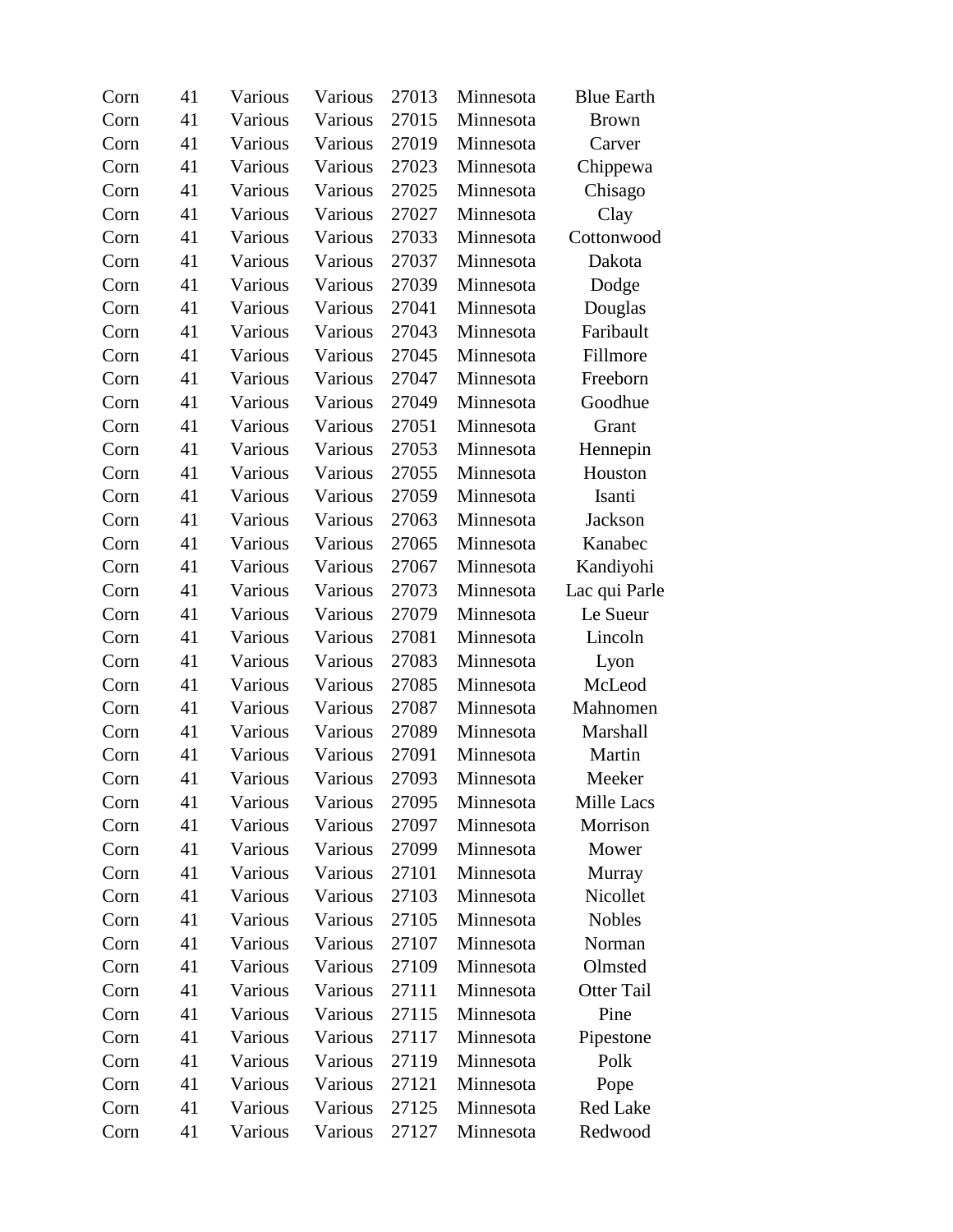| Corn | 41 | Various | Various | 27129 | Minnesota | Renville               |
|------|----|---------|---------|-------|-----------|------------------------|
| Corn | 41 | Various | Various | 27131 | Minnesota | Rice                   |
| Corn | 41 | Various | Various | 27133 | Minnesota | Rock                   |
| Corn | 41 | Various | Various | 27135 | Minnesota | Roseau                 |
| Corn | 41 | Various | Various | 27139 | Minnesota | Scott                  |
| Corn | 41 | Various | Various | 27141 | Minnesota | Sherburne              |
| Corn | 41 | Various | Various | 27143 | Minnesota | Sibley                 |
| Corn | 41 | Various | Various | 27145 | Minnesota | <b>Stearns</b>         |
| Corn | 41 | Various | Various | 27147 | Minnesota | Steele                 |
| Corn | 41 | Various | Various | 27149 | Minnesota | <b>Stevens</b>         |
| Corn | 41 | Various | Various | 27151 | Minnesota | Swift                  |
| Corn | 41 | Various | Various | 27153 | Minnesota | Todd                   |
| Corn | 41 | Various | Various | 27155 | Minnesota | Traverse               |
| Corn | 41 | Various | Various | 27157 | Minnesota | Wabasha                |
| Corn | 41 | Various | Various | 27159 | Minnesota | Wadena                 |
| Corn | 41 | Various | Various | 27161 | Minnesota | Waseca                 |
| Corn | 41 | Various | Various | 27163 | Minnesota | Washington             |
| Corn | 41 | Various | Various | 27165 | Minnesota | Watonwan               |
| Corn | 41 | Various | Various | 27167 | Minnesota | Wilkin                 |
| Corn | 41 | Various | Various | 27169 | Minnesota | Winona                 |
| Corn | 41 | Various | Various | 27171 | Minnesota | Wright                 |
| Corn | 41 | Various | Various | 27173 | Minnesota | <b>Yellow Medicine</b> |
| Corn | 41 | Various | Various | 29001 | Missouri  | Adair                  |
| Corn | 41 | Various | Various | 29003 | Missouri  | Andrew                 |
| Corn | 41 | Various | Various | 29005 | Missouri  | Atchison               |
| Corn | 41 | Various | Various | 29007 | Missouri  | Audrain                |
| Corn | 41 | Various | Various | 29011 | Missouri  | <b>Barton</b>          |
| Corn | 41 | Various | Various | 29013 | Missouri  | <b>Bates</b>           |
| Corn | 41 | Various | Various | 29015 | Missouri  | Benton                 |
| Corn | 41 | Various | Various | 29017 | Missouri  | Bollinger              |
| Corn | 41 | Various | Various | 29019 | Missouri  | Boone                  |
| Corn | 41 | Various | Various | 29021 | Missouri  | <b>Buchanan</b>        |
| Corn | 41 | Various | Various | 29023 | Missouri  | <b>Butler</b>          |
| Corn | 41 | Various | Various | 29025 | Missouri  | Caldwell               |
| Corn | 41 | Various | Various | 29027 | Missouri  | Callaway               |
| Corn | 41 | Various | Various | 29031 | Missouri  | Cape Girardeau         |
| Corn | 41 | Various | Various | 29033 | Missouri  | Carroll                |
| Corn | 41 | Various | Various | 29037 | Missouri  | Cass                   |
| Corn | 41 | Various | Various | 29041 | Missouri  | Chariton               |
| Corn | 41 | Various | Various | 29045 | Missouri  | Clark                  |
| Corn | 41 | Various | Various | 29047 | Missouri  | Clay                   |
| Corn | 41 | Various | Various | 29049 | Missouri  | Clinton                |
| Corn | 41 | Various | Various | 29053 | Missouri  | Cooper                 |
| Corn | 41 | Various | Various | 29057 | Missouri  | Dade                   |
| Corn | 41 | Various | Various | 29061 | Missouri  | Daviess                |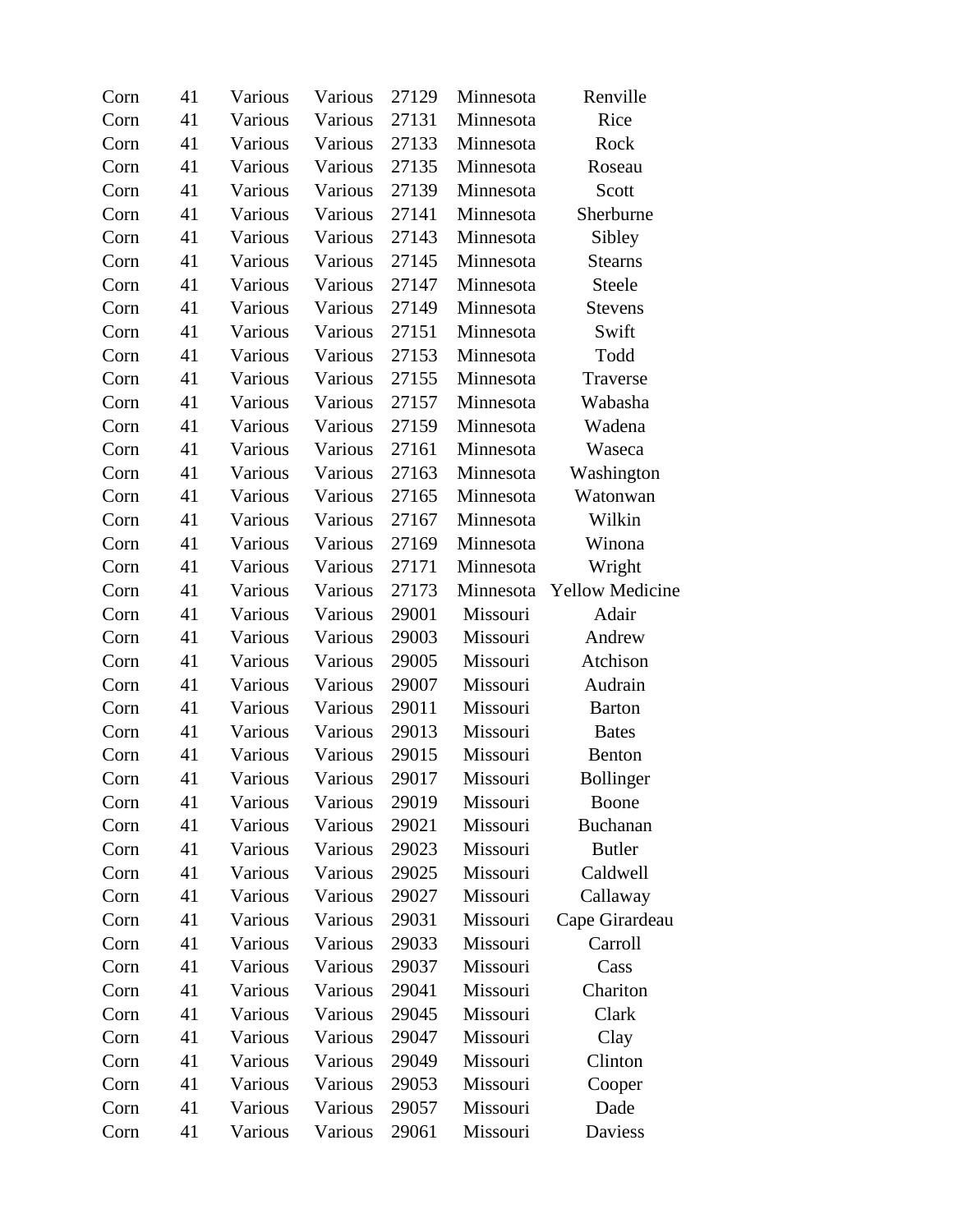| Corn | 41 | Various | Various | 29063 | Missouri | DeKalb         |
|------|----|---------|---------|-------|----------|----------------|
| Corn | 41 | Various | Various | 29069 | Missouri | Dunklin        |
| Corn | 41 | Various | Various | 29071 | Missouri | Franklin       |
| Corn | 41 | Various | Various | 29075 | Missouri | Gentry         |
| Corn | 41 | Various | Various | 29079 | Missouri | Grundy         |
| Corn | 41 | Various | Various | 29081 | Missouri | Harrison       |
| Corn | 41 | Various | Various | 29083 | Missouri | Henry          |
| Corn | 41 | Various | Various | 29087 | Missouri | Holt           |
| Corn | 41 | Various | Various | 29089 | Missouri | Howard         |
| Corn | 41 | Various | Various | 29095 | Missouri | Jackson        |
| Corn | 41 | Various | Various | 29097 | Missouri | Jasper         |
| Corn | 41 | Various | Various | 29101 | Missouri | Johnson        |
| Corn | 41 | Various | Various | 29103 | Missouri | Knox           |
| Corn | 41 | Various | Various | 29107 | Missouri | Lafayette      |
| Corn | 41 | Various | Various | 29109 | Missouri | Lawrence       |
| Corn | 41 | Various | Various | 29111 | Missouri | Lewis          |
| Corn | 41 | Various | Various | 29113 | Missouri | Lincoln        |
| Corn | 41 | Various | Various | 29115 | Missouri | Linn           |
| Corn | 41 | Various | Various | 29117 | Missouri | Livingston     |
| Corn | 41 | Various | Various | 29121 | Missouri | Macon          |
| Corn | 41 | Various | Various | 29127 | Missouri | Marion         |
| Corn | 41 | Various | Various | 29129 | Missouri | Mercer         |
| Corn | 41 | Various | Various | 29133 | Missouri | Mississippi    |
| Corn | 41 | Various | Various | 29135 | Missouri | Moniteau       |
| Corn | 41 | Various | Various | 29137 | Missouri | Monroe         |
| Corn | 41 | Various | Various | 29139 | Missouri | Montgomery     |
| Corn | 41 | Various | Various | 29143 | Missouri | New Madrid     |
| Corn | 41 | Various | Various | 29147 | Missouri | Nodaway        |
| Corn | 41 | Various | Various | 29151 | Missouri | Osage          |
| Corn | 41 | Various | Various | 29155 | Missouri | Pemiscot       |
| Corn | 41 | Various | Various | 29157 | Missouri | Perry          |
| Corn | 41 | Various | Various | 29159 | Missouri | Pettis         |
| Corn | 41 | Various | Various | 29163 | Missouri | Pike           |
| Corn | 41 | Various | Various | 29165 | Missouri | Platte         |
| Corn | 41 | Various | Various | 29171 | Missouri | Putnam         |
| Corn | 41 | Various | Various | 29173 | Missouri | Ralls          |
| Corn | 41 | Various | Various | 29175 | Missouri | Randolph       |
| Corn | 41 | Various | Various | 29177 | Missouri | Ray            |
| Corn | 41 | Various | Various | 29183 | Missouri | St. Charles    |
| Corn | 41 | Various | Various | 29185 | Missouri | St. Clair      |
| Corn | 41 | Various | Various | 29186 | Missouri | Ste. Genevieve |
| Corn | 41 | Various | Various | 29195 | Missouri | Saline         |
| Corn | 41 | Various | Various | 29197 | Missouri | Schuyler       |
| Corn | 41 | Various | Various | 29199 | Missouri | Scotland       |
| Corn | 41 | Various | Various | 29201 | Missouri | Scott          |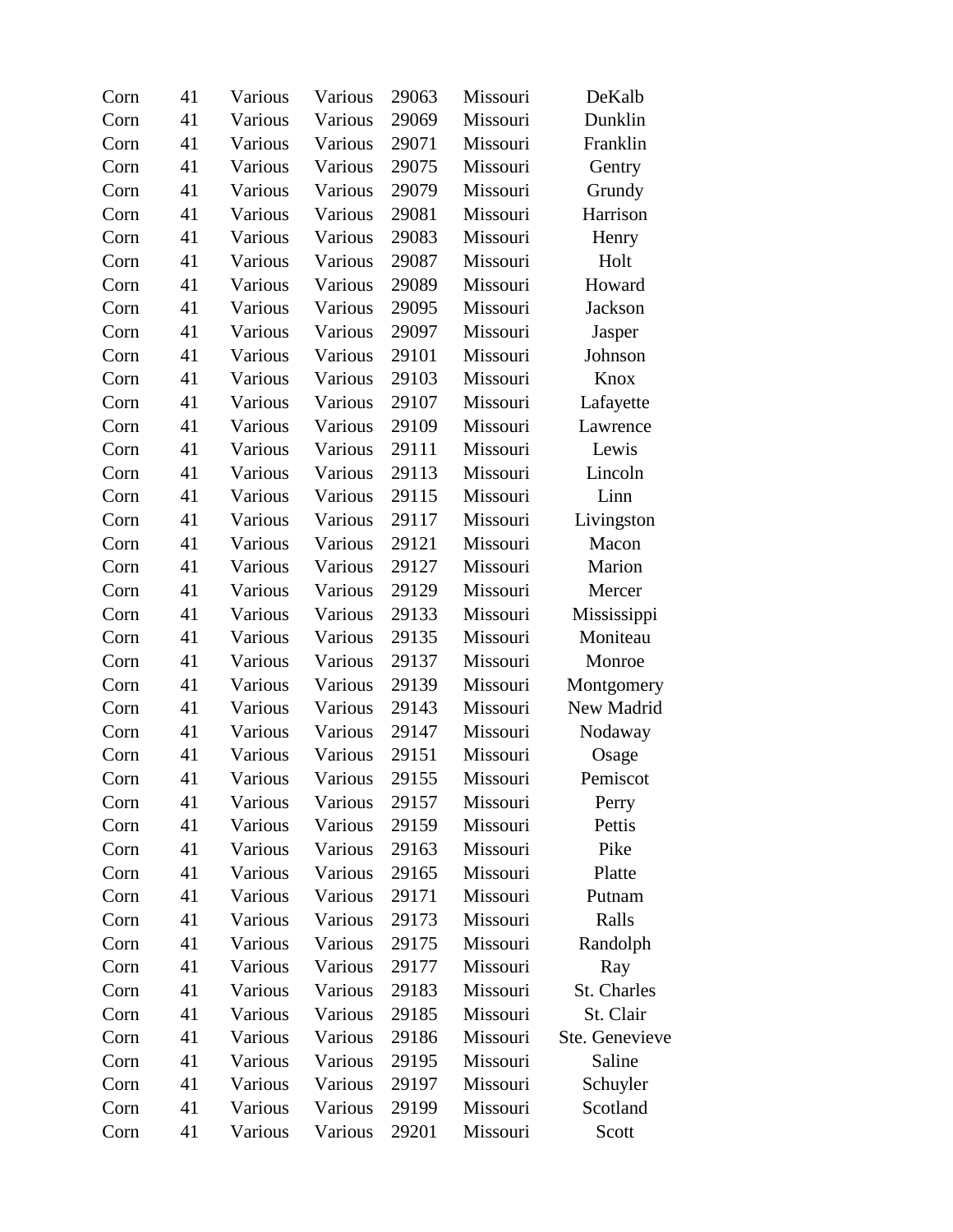| Corn | 41 | Various | Various | 29205 | Missouri | Shelby           |
|------|----|---------|---------|-------|----------|------------------|
| Corn | 41 | Various | Various | 29207 | Missouri | Stoddard         |
| Corn | 41 | Various | Various | 29211 | Missouri | Sullivan         |
| Corn | 41 | Various | Various | 29217 | Missouri | Vernon           |
| Corn | 41 | Various | Various | 29219 | Missouri | Warren           |
| Corn | 41 | Various | Various | 29227 | Missouri | Worth            |
| Corn | 41 | Various | Various | 31001 | Nebraska | Adams            |
| Corn | 41 | Various | Various | 31003 | Nebraska | Antelope         |
| Corn | 41 | Various | Various | 31007 | Nebraska | <b>Banner</b>    |
| Corn | 41 | Various | Various | 31011 | Nebraska | Boone            |
| Corn | 41 | Various | Various | 31013 | Nebraska | <b>Box Butte</b> |
| Corn | 41 | Various | Various | 31015 | Nebraska | Boyd             |
| Corn | 41 | Various | Various | 31017 | Nebraska | <b>Brown</b>     |
| Corn | 41 | Various | Various | 31019 | Nebraska | <b>Buffalo</b>   |
| Corn | 41 | Various | Various | 31021 | Nebraska | <b>Burt</b>      |
| Corn | 41 | Various | Various | 31023 | Nebraska | <b>Butler</b>    |
| Corn | 41 | Various | Various | 31025 | Nebraska | Cass             |
| Corn | 41 | Various | Various | 31027 | Nebraska | Cedar            |
| Corn | 41 | Various | Various | 31029 | Nebraska | Chase            |
| Corn | 41 | Various | Various | 31031 | Nebraska | Cherry           |
| Corn | 41 | Various | Various | 31033 | Nebraska | Cheyenne         |
| Corn | 41 | Various | Various | 31035 | Nebraska | Clay             |
| Corn | 41 | Various | Various | 31037 | Nebraska | Colfax           |
| Corn | 41 | Various | Various | 31039 | Nebraska | Cuming           |
| Corn | 41 | Various | Various | 31041 | Nebraska | Custer           |
| Corn | 41 | Various | Various | 31043 | Nebraska | Dakota           |
| Corn | 41 | Various | Various | 31047 | Nebraska | Dawson           |
| Corn | 41 | Various | Various | 31049 | Nebraska | Deuel            |
| Corn | 41 | Various | Various | 31051 | Nebraska | Dixon            |
| Corn | 41 | Various | Various | 31053 | Nebraska | Dodge            |
| Corn | 41 | Various | Various | 31055 | Nebraska | Douglas          |
| Corn | 41 | Various | Various | 31057 | Nebraska | Dundy            |
| Corn | 41 | Various | Various | 31059 | Nebraska | Fillmore         |
| Corn | 41 | Various | Various | 31061 | Nebraska | Franklin         |
| Corn | 41 | Various | Various | 31063 | Nebraska | Frontier         |
| Corn | 41 | Various | Various | 31065 | Nebraska | Furnas           |
| Corn | 41 | Various | Various | 31067 | Nebraska | Gage             |
| Corn | 41 | Various | Various | 31069 | Nebraska | Garden           |
| Corn | 41 | Various | Various | 31071 | Nebraska | Garfield         |
| Corn | 41 | Various | Various | 31073 | Nebraska | Gosper           |
| Corn | 41 | Various | Various | 31077 | Nebraska | Greeley          |
| Corn | 41 | Various | Various | 31079 | Nebraska | Hall             |
| Corn | 41 | Various | Various | 31081 | Nebraska | Hamilton         |
| Corn | 41 | Various | Various | 31083 | Nebraska | Harlan           |
| Corn | 41 | Various | Various | 31085 | Nebraska | Hayes            |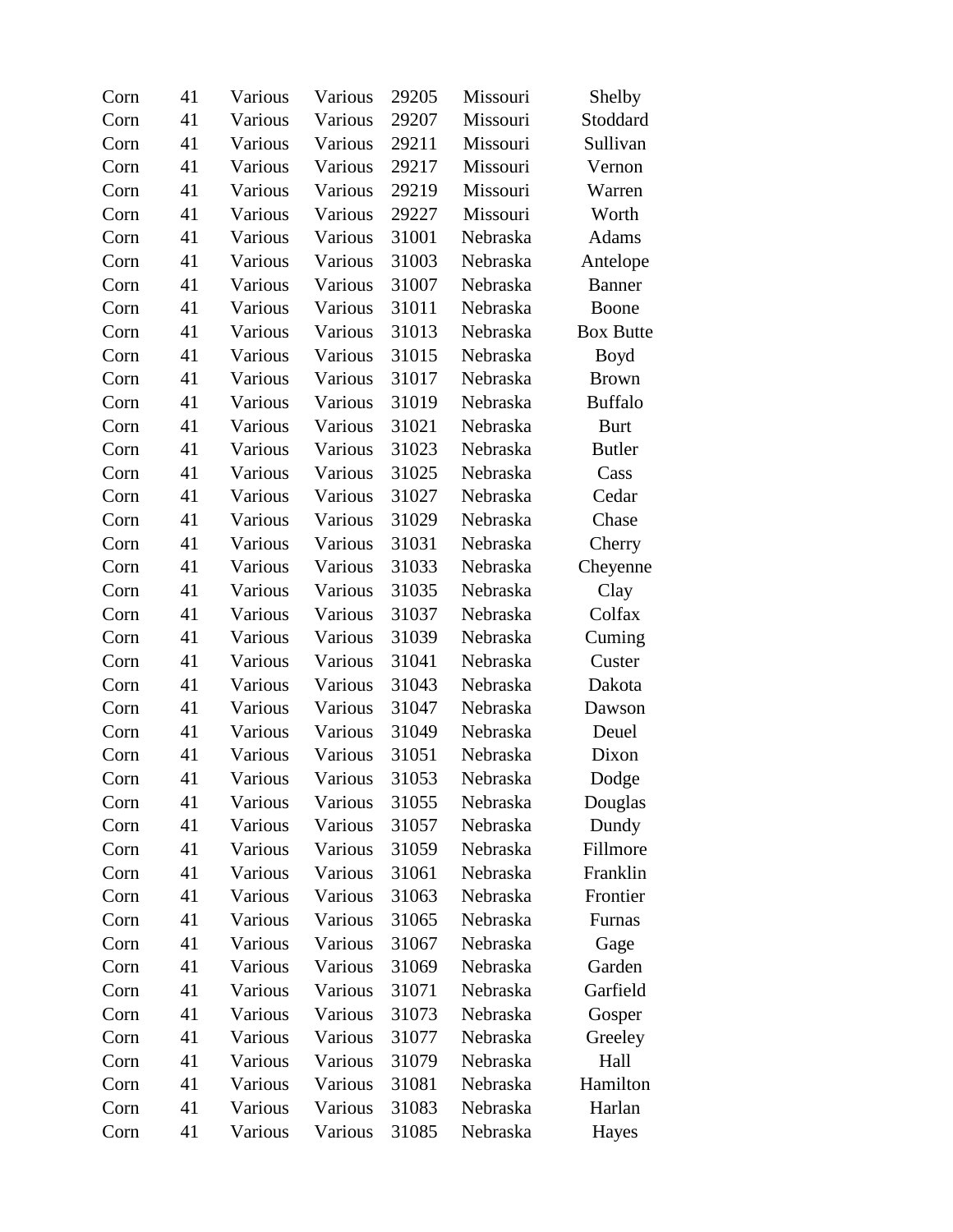| Corn | 41 | Various | Various | 31087 | Nebraska | Hitchcock           |
|------|----|---------|---------|-------|----------|---------------------|
| Corn | 41 | Various | Various | 31089 | Nebraska | Holt                |
| Corn | 41 | Various | Various | 31093 | Nebraska | Howard              |
| Corn | 41 | Various | Various | 31095 | Nebraska | Jefferson           |
| Corn | 41 | Various | Various | 31097 | Nebraska | Johnson             |
| Corn | 41 | Various | Various | 31099 | Nebraska | Kearney             |
| Corn | 41 | Various | Various | 31101 | Nebraska | Keith               |
| Corn | 41 | Various | Various | 31103 | Nebraska | Keya Paha           |
| Corn | 41 | Various | Various | 31105 | Nebraska | Kimball             |
| Corn | 41 | Various | Various | 31107 | Nebraska | Knox                |
| Corn | 41 | Various | Various | 31109 | Nebraska | Lancaster           |
| Corn | 41 | Various | Various | 31111 | Nebraska | Lincoln             |
| Corn | 41 | Various | Various | 31113 | Nebraska | Logan               |
| Corn | 41 | Various | Various | 31119 | Nebraska | Madison             |
| Corn | 41 | Various | Various | 31121 | Nebraska | Merrick             |
| Corn | 41 | Various | Various | 31123 | Nebraska | Morrill             |
| Corn | 41 | Various | Various | 31125 | Nebraska | Nance               |
| Corn | 41 | Various | Various | 31127 | Nebraska | Nemaha              |
| Corn | 41 | Various | Various | 31129 | Nebraska | Nuckolls            |
| Corn | 41 | Various | Various | 31131 | Nebraska | Otoe                |
| Corn | 41 | Various | Various | 31133 | Nebraska | Pawnee              |
| Corn | 41 | Various | Various | 31135 | Nebraska | Perkins             |
| Corn | 41 | Various | Various | 31137 | Nebraska | Phelps              |
| Corn | 41 | Various | Various | 31139 | Nebraska | Pierce              |
| Corn | 41 | Various | Various | 31141 | Nebraska | Platte              |
| Corn | 41 | Various | Various | 31143 | Nebraska | Polk                |
| Corn | 41 | Various | Various | 31145 | Nebraska | Red Willow          |
| Corn | 41 | Various | Various | 31147 | Nebraska | Richardson          |
| Corn | 41 | Various | Various | 31149 | Nebraska | Rock                |
| Corn | 41 | Various | Various | 31151 | Nebraska | Saline              |
| Corn | 41 | Various | Various | 31153 | Nebraska | Sarpy               |
| Corn | 41 | Various | Various | 31155 | Nebraska | <b>Saunders</b>     |
| Corn | 41 | Various | Various | 31157 | Nebraska | <b>Scotts Bluff</b> |
| Corn | 41 | Various | Various | 31159 | Nebraska | Seward              |
| Corn | 41 | Various | Various | 31161 | Nebraska | Sheridan            |
| Corn | 41 | Various | Various | 31163 | Nebraska | Sherman             |
| Corn | 41 | Various | Various | 31165 | Nebraska | Sioux               |
| Corn | 41 | Various | Various | 31167 | Nebraska | <b>Stanton</b>      |
| Corn | 41 | Various | Various | 31169 | Nebraska | Thayer              |
| Corn | 41 | Various | Various | 31173 | Nebraska | Thurston            |
| Corn | 41 | Various | Various | 31175 | Nebraska | Valley              |
| Corn | 41 | Various | Various | 31177 | Nebraska | Washington          |
| Corn | 41 | Various | Various | 31179 | Nebraska | Wayne               |
| Corn | 41 | Various | Various | 31181 | Nebraska | Webster             |
| Corn | 41 | Various | Various | 31183 | Nebraska | Wheeler             |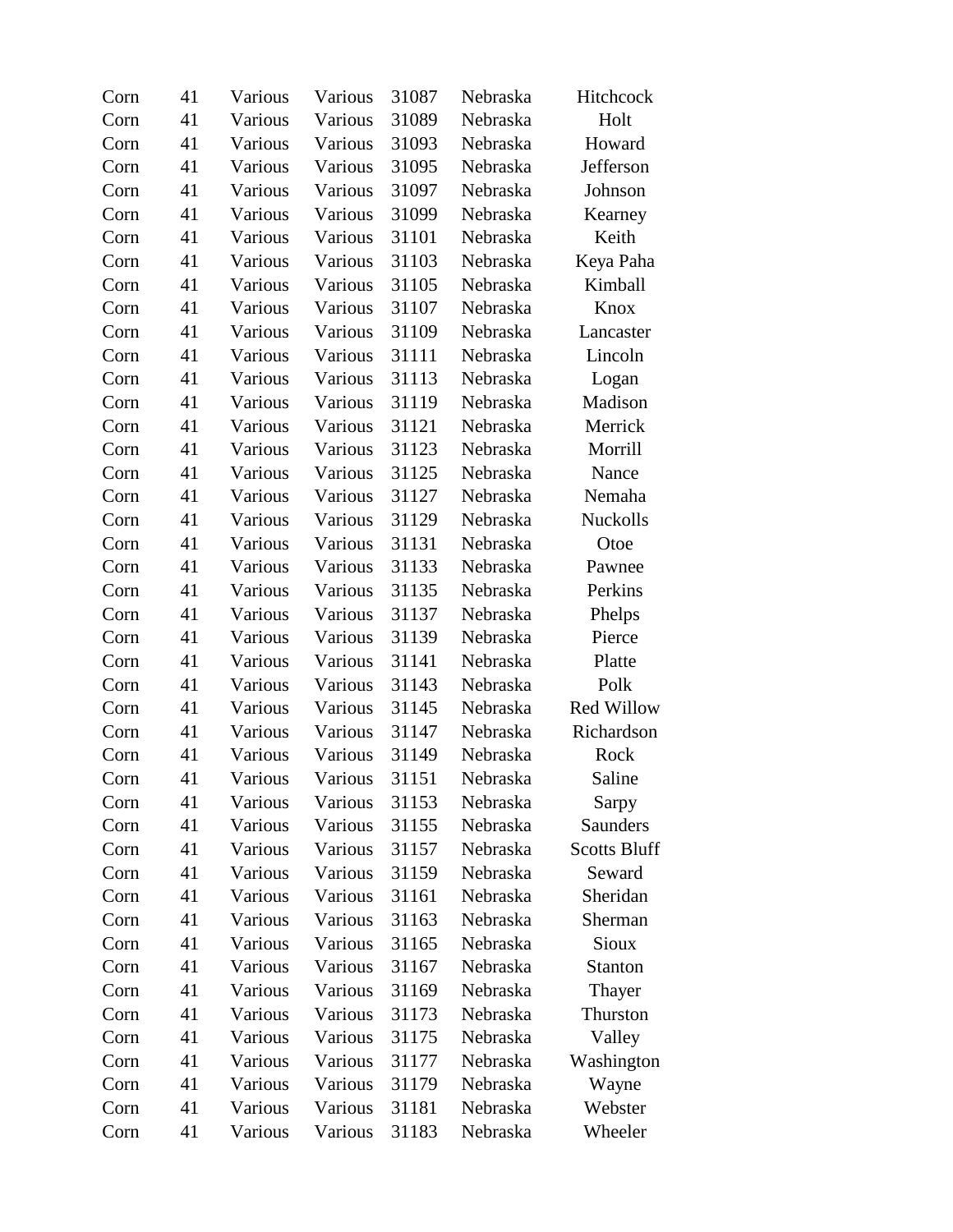| Corn | 41 | Various | Various | 31185 | Nebraska           | York               |
|------|----|---------|---------|-------|--------------------|--------------------|
| Corn | 41 | Various | Various |       | 38003 North Dakota | <b>Barnes</b>      |
| Corn | 41 | Various | Various |       | 38017 North Dakota | Cass               |
| Corn | 41 | Various | Various |       | 38021 North Dakota | Dickey             |
| Corn | 41 | Various | Various |       | 38027 North Dakota | Eddy               |
| Corn | 41 | Various | Various |       | 38031 North Dakota | Foster             |
| Corn | 41 | Various | Various |       | 38035 North Dakota | <b>Grand Forks</b> |
| Corn | 41 | Various | Various |       | 38045 North Dakota | LaMoure            |
| Corn | 41 | Various | Various |       | 38067 North Dakota | Pembina            |
| Corn | 41 | Various | Various |       | 38073 North Dakota | Ransom             |
| Corn | 41 | Various | Various |       | 38077 North Dakota | Richland           |
| Corn | 41 | Various | Various |       | 38081 North Dakota | Sargent            |
| Corn | 41 | Various | Various |       | 38093 North Dakota | Stutsman           |
| Corn | 41 | Various | Various |       | 38097 North Dakota | Traill             |
| Corn | 41 | Various | Various |       | 38099 North Dakota | Walsh              |
| Corn | 41 | Various | Various | 39001 | Ohio               | Adams              |
| Corn | 41 | Various | Various | 39003 | Ohio               | Allen              |
| Corn | 41 | Various | Various | 39005 | Ohio               | Ashland            |
| Corn | 41 | Various | Various | 39007 | Ohio               | Ashtabula          |
| Corn | 41 | Various | Various | 39011 | Ohio               | Auglaize           |
| Corn | 41 | Various | Various | 39015 | Ohio               | <b>Brown</b>       |
| Corn | 41 | Various | Various | 39017 | Ohio               | <b>Butler</b>      |
| Corn | 41 | Various | Various | 39019 | Ohio               | Carroll            |
| Corn | 41 | Various | Various | 39021 | Ohio               | Champaign          |
| Corn | 41 | Various | Various | 39023 | Ohio               | Clark              |
| Corn | 41 | Various | Various | 39025 | Ohio               | Clermont           |
| Corn | 41 | Various | Various | 39027 | Ohio               | Clinton            |
| Corn | 41 | Various | Various | 39029 | Ohio               | Columbiana         |
| Corn | 41 | Various | Various | 39031 | Ohio               | Coshocton          |
| Corn | 41 | Various | Various | 39033 | Ohio               | Crawford           |
| Corn | 41 | Various | Various | 39037 | Ohio               | Darke              |
| Corn | 41 | Various | Various | 39039 | Ohio               | Defiance           |
| Corn | 41 | Various | Various | 39041 | Ohio               | Delaware           |
| Corn | 41 | Various | Various | 39043 | Ohio               | Erie               |
| Corn | 41 | Various | Various | 39045 | Ohio               | Fairfield          |
| Corn | 41 | Various | Various | 39047 | Ohio               | Fayette            |
| Corn | 41 | Various | Various | 39049 | Ohio               | Franklin           |
| Corn | 41 | Various | Various | 39051 | Ohio               | Fulton             |
| Corn | 41 | Various | Various | 39057 | Ohio               | Greene             |
| Corn | 41 | Various | Various | 39063 | Ohio               | Hancock            |
| Corn | 41 | Various | Various | 39065 | Ohio               | Hardin             |
| Corn | 41 | Various | Various | 39069 | Ohio               | Henry              |
| Corn | 41 | Various | Various | 39071 | Ohio               | Highland           |
| Corn | 41 | Various | Various | 39075 | Ohio               | Holmes             |
| Corn | 41 | Various | Various | 39077 | Ohio               | Huron              |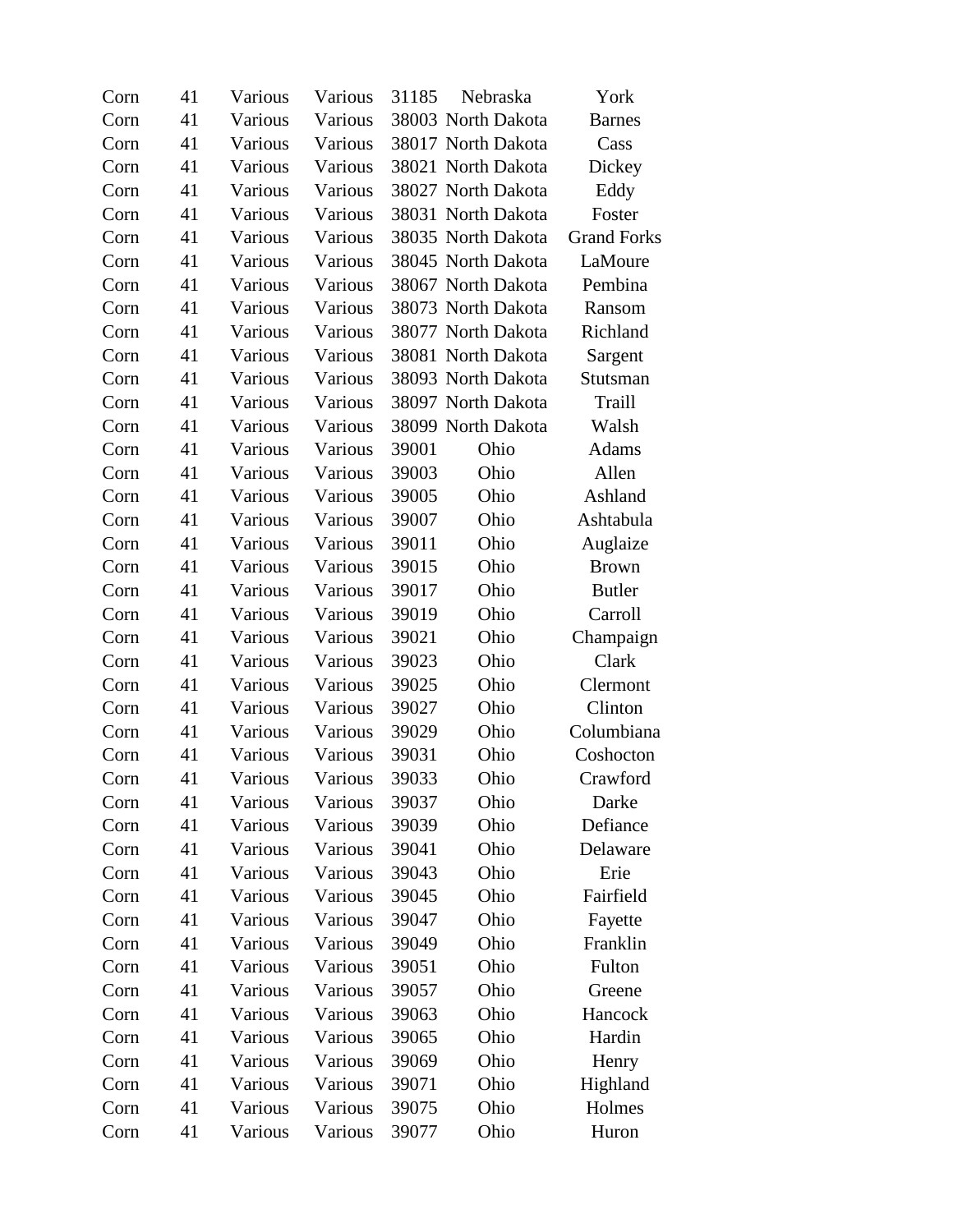| Corn | 41 | Various | Various | 39083 | Ohio               | Knox             |
|------|----|---------|---------|-------|--------------------|------------------|
| Corn | 41 | Various | Various | 39089 | Ohio               | Licking          |
| Corn | 41 | Various | Various | 39091 | Ohio               | Logan            |
| Corn | 41 | Various | Various | 39093 | Ohio               | Lorain           |
| Corn | 41 | Various | Various | 39095 | Ohio               | Lucas            |
| Corn | 41 | Various | Various | 39097 | Ohio               | Madison          |
| Corn | 41 | Various | Various | 39099 | Ohio               | Mahoning         |
| Corn | 41 | Various | Various | 39101 | Ohio               | Marion           |
| Corn | 41 | Various | Various | 39103 | Ohio               | Medina           |
| Corn | 41 | Various | Various | 39107 | Ohio               | Mercer           |
| Corn | 41 | Various | Various | 39109 | Ohio               | Miami            |
| Corn | 41 | Various | Various | 39113 | Ohio               | Montgomery       |
| Corn | 41 | Various | Various | 39117 | Ohio               | Morrow           |
| Corn | 41 | Various | Various | 39119 | Ohio               | Muskingum        |
| Corn | 41 | Various | Various | 39123 | Ohio               | Ottawa           |
| Corn | 41 | Various | Various | 39125 | Ohio               | Paulding         |
| Corn | 41 | Various | Various | 39127 | Ohio               | Perry            |
| Corn | 41 | Various | Various | 39129 | Ohio               | Pickaway         |
| Corn | 41 | Various | Various | 39131 | Ohio               | Pike             |
| Corn | 41 | Various | Various | 39133 | Ohio               | Portage          |
| Corn | 41 | Various | Various | 39135 | Ohio               | Preble           |
| Corn | 41 | Various | Various | 39137 | Ohio               | Putnam           |
| Corn | 41 | Various | Various | 39139 | Ohio               | Richland         |
| Corn | 41 | Various | Various | 39141 | Ohio               | Ross             |
| Corn | 41 | Various | Various | 39143 | Ohio               | Sandusky         |
| Corn | 41 | Various | Various | 39147 | Ohio               | Seneca           |
| Corn | 41 | Various | Various | 39149 | Ohio               | Shelby           |
| Corn | 41 | Various | Various | 39151 | Ohio               | <b>Stark</b>     |
| Corn | 41 | Various | Various | 39155 | Ohio               | Trumbull         |
| Corn | 41 | Various | Various | 39157 | Ohio               | Tuscarawas       |
| Corn | 41 | Various | Various | 39159 | Ohio               | Union            |
| Corn | 41 | Various | Various | 39161 | Ohio               | Van Wert         |
| Corn | 41 | Various | Various | 39165 | Ohio               | Warren           |
| Corn | 41 | Various | Various | 39167 | Ohio               | Washington       |
| Corn | 41 | Various | Various | 39169 | Ohio               | Wayne            |
| Corn | 41 | Various | Various | 39171 | Ohio               | Williams         |
| Corn | 41 | Various | Various | 39173 | Ohio               | Wood             |
| Corn | 41 | Various | Various | 39175 | Ohio               | Wyandot          |
| Corn | 41 | Various | Various |       | 46003 South Dakota | Aurora           |
| Corn | 41 | Various | Various |       | 46005 South Dakota | <b>Beadle</b>    |
| Corn | 41 | Various | Various |       | 46009 South Dakota | <b>Bon Homme</b> |
| Corn | 41 | Various | Various |       | 46011 South Dakota | <b>Brookings</b> |
| Corn | 41 | Various | Various |       | 46013 South Dakota | <b>Brown</b>     |
| Corn | 41 | Various | Various |       | 46015 South Dakota | <b>Brule</b>     |
| Corn | 41 | Various | Various |       | 46021 South Dakota | Campbell         |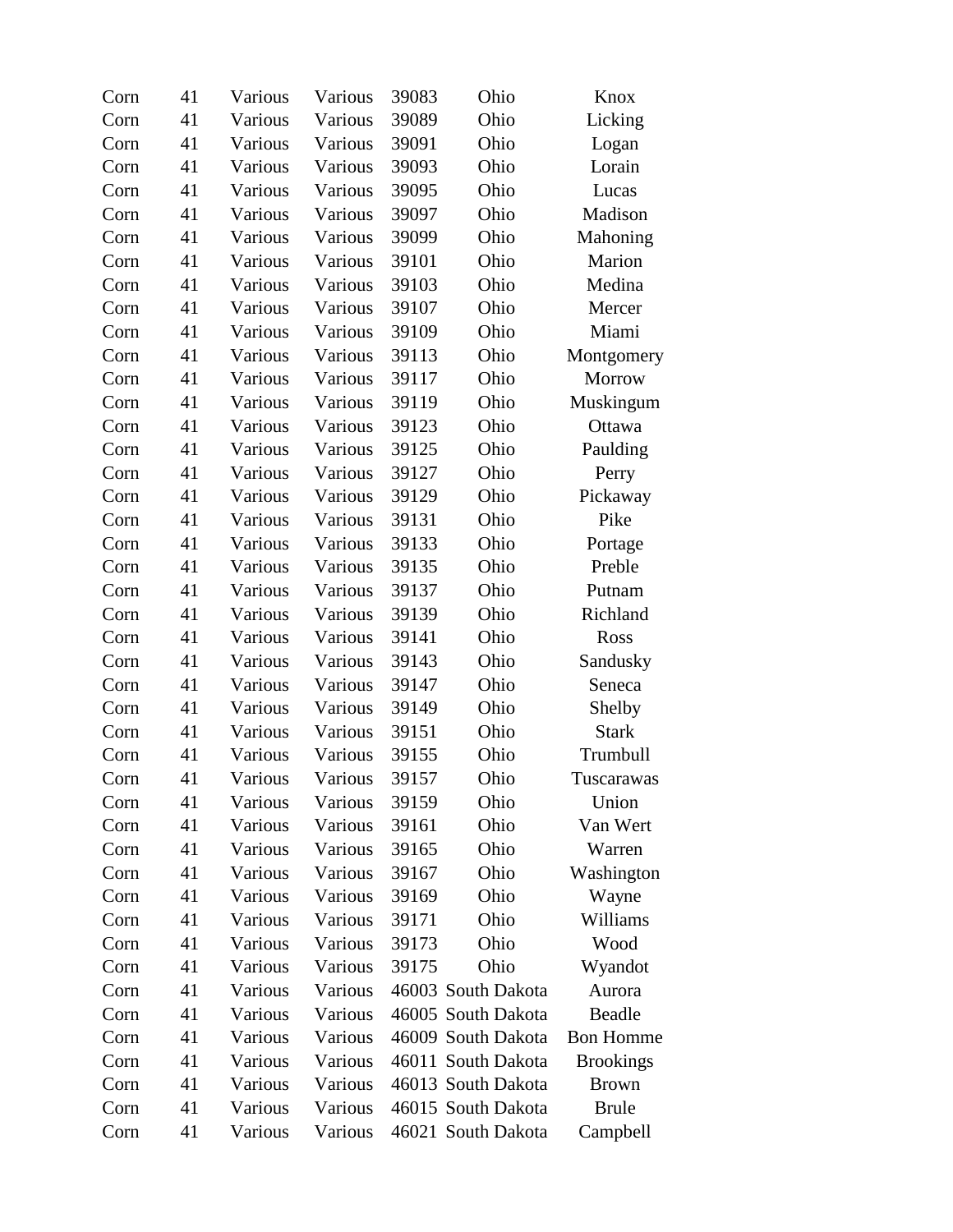| Corn | 41 | Various | Various |       | 46023 South Dakota | <b>Charles Mix</b> |
|------|----|---------|---------|-------|--------------------|--------------------|
| Corn | 41 | Various | Various |       | 46025 South Dakota | Clark              |
| Corn | 41 | Various | Various |       | 46027 South Dakota | Clay               |
| Corn | 41 | Various | Various |       | 46029 South Dakota | Codington          |
| Corn | 41 | Various | Various |       | 46035 South Dakota | Davison            |
| Corn | 41 | Various | Various |       | 46037 South Dakota | Day                |
| Corn | 41 | Various | Various |       | 46039 South Dakota | Deuel              |
| Corn | 41 | Various | Various |       | 46043 South Dakota | Douglas            |
| Corn | 41 | Various | Various |       | 46051 South Dakota | Grant              |
| Corn | 41 | Various | Various |       | 46053 South Dakota | Gregory            |
| Corn | 41 | Various | Various |       | 46057 South Dakota | Hamlin             |
| Corn | 41 | Various | Various |       | 46059 South Dakota | Hand               |
| Corn | 41 | Various | Various |       | 46061 South Dakota | Hanson             |
| Corn | 41 | Various | Various |       | 46065 South Dakota | Hughes             |
| Corn | 41 | Various | Various |       | 46067 South Dakota | Hutchinson         |
| Corn | 41 | Various | Various |       | 46073 South Dakota | Jerauld            |
| Corn | 41 | Various | Various |       | 46077 South Dakota | Kingsbury          |
| Corn | 41 | Various | Various |       | 46079 South Dakota | Lake               |
| Corn | 41 | Various | Various |       | 46083 South Dakota | Lincoln            |
| Corn | 41 | Various | Various |       | 46085 South Dakota | Lyman              |
| Corn | 41 | Various | Various |       | 46087 South Dakota | <b>McCook</b>      |
| Corn | 41 | Various | Various |       | 46091 South Dakota | Marshall           |
| Corn | 41 | Various | Various |       | 46097 South Dakota | Miner              |
| Corn | 41 | Various | Various |       | 46099 South Dakota | Minnehaha          |
| Corn | 41 | Various | Various |       | 46101 South Dakota | Moody              |
| Corn | 41 | Various | Various |       | 46107 South Dakota | Potter             |
| Corn | 41 | Various | Various |       | 46109 South Dakota | Roberts            |
| Corn | 41 | Various | Various |       | 46111 South Dakota | Sanborn            |
| Corn | 41 | Various | Various |       | 46115 South Dakota | Spink              |
| Corn | 41 | Various | Various |       | 46119 South Dakota | Sully              |
| Corn | 41 | Various | Various |       | 46123 South Dakota | Tripp              |
| Corn | 41 | Various | Various |       | 46125 South Dakota | Turner             |
| Corn | 41 | Various | Various |       | 46127 South Dakota | Union              |
| Corn | 41 | Various | Various |       | 46129 South Dakota | Walworth           |
| Corn | 41 | Various | Various |       | 46135 South Dakota | Yankton            |
| Corn | 41 | Various | Various | 55001 | Wisconsin          | Adams              |
| Corn | 41 | Various | Various | 55005 | Wisconsin          | <b>Barron</b>      |
| Corn | 41 | Various | Various | 55011 | Wisconsin          | <b>Buffalo</b>     |
| Corn | 41 | Various | Various | 55017 | Wisconsin          | Chippewa           |
| Corn | 41 | Various | Various | 55021 | Wisconsin          | Columbia           |
| Corn | 41 | Various | Various | 55023 | Wisconsin          | Crawford           |
| Corn | 41 | Various | Various | 55025 | Wisconsin          | Dane               |
| Corn | 41 | Various | Various | 55027 | Wisconsin          | Dodge              |
| Corn | 41 | Various | Various | 55033 | Wisconsin          | Dunn               |
| Corn | 41 | Various | Various | 55035 | Wisconsin          | Eau Claire         |